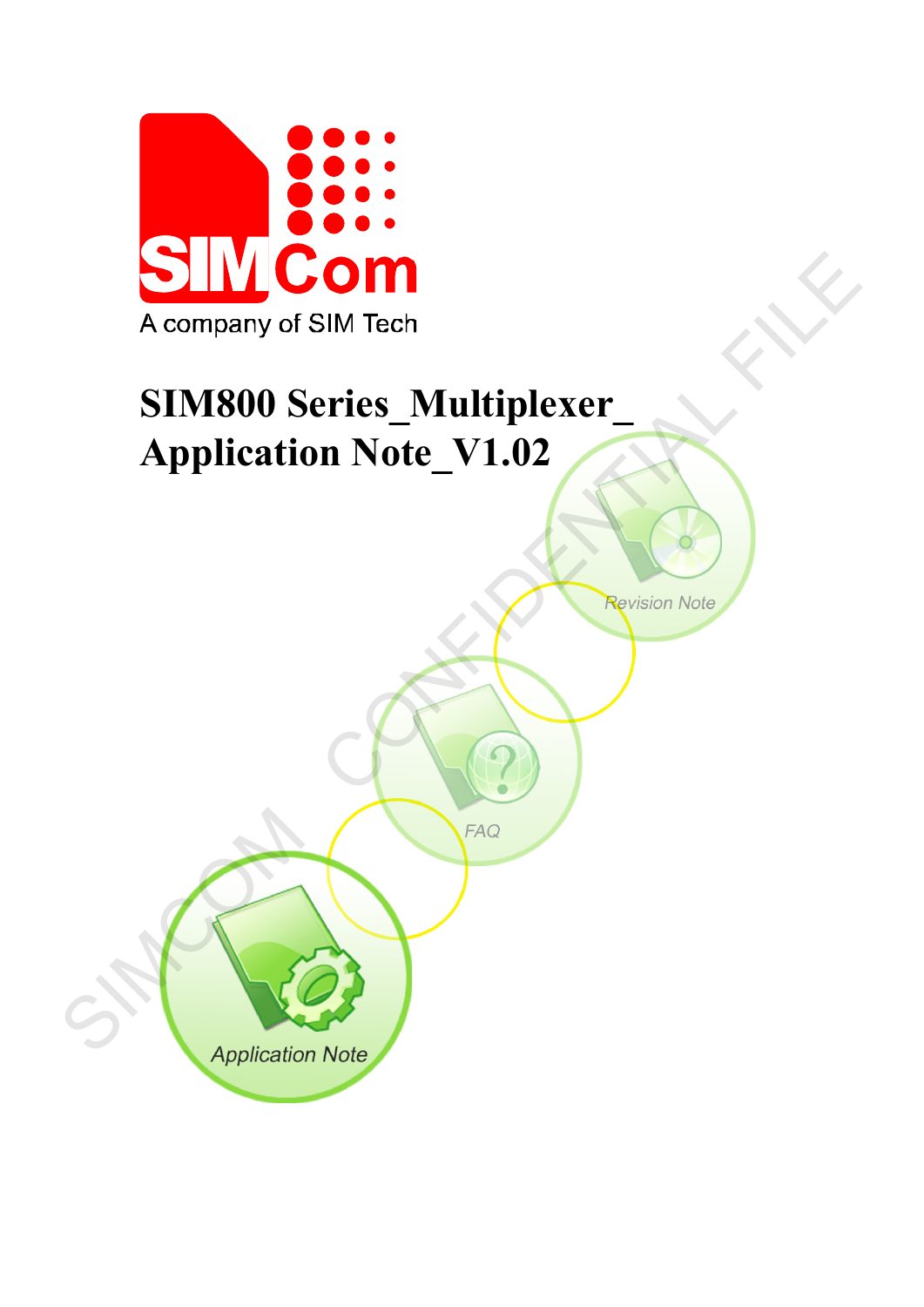

| <b>Document Title</b> | SIM800 Series Multiplexer Application Note       |
|-----------------------|--------------------------------------------------|
| <b>Version</b>        | 1.02                                             |
| <b>Date</b>           | 2016-11-17                                       |
| 10Status              | Released                                         |
| Document Control ID   | SIM800 Series Multiplexer Application Note V1.02 |

#### **General Notes**

SIMCom offers this information as a service to its customers, to support application and engineering efforts that use the products designed by SIMCom. The information provided is based upon requirements specifically provided to SIMCom by the customers. SIMCom has not undertaken any independent search for additional relevant information, including any information that may be in the customer's possession. Furthermore, system validation of this product designed by SIMCom within a larger electronic system remains the responsibility of the customer or the customer's system integrator. All specifications supplied herein are subject to change. **IOStatus**<br> **SIMS00 Series.** Natliplexor Application Note V1.02<br> **Coneral Note**<br>
SIMS00 Series. Maltiplexor Application Note V1.02<br>
SIMCorm Telesting and acquiered from this information are a series to its customers, to s

#### **Copyright**

This document contains proprietary technical information which is the property of SIMCom Limited., copying of this document and giving it to others and the using or communication of the contents thereof, are forbidden without express authority. Offenders are liable to the payment of damages. All rights reserved in the event of grant of a patent or the registration of a utility model or design. All specification supplied herein are subject to change without notice at any time.

*Copyright © Shanghai SIMCom Wireless Solutions Ltd. 2016*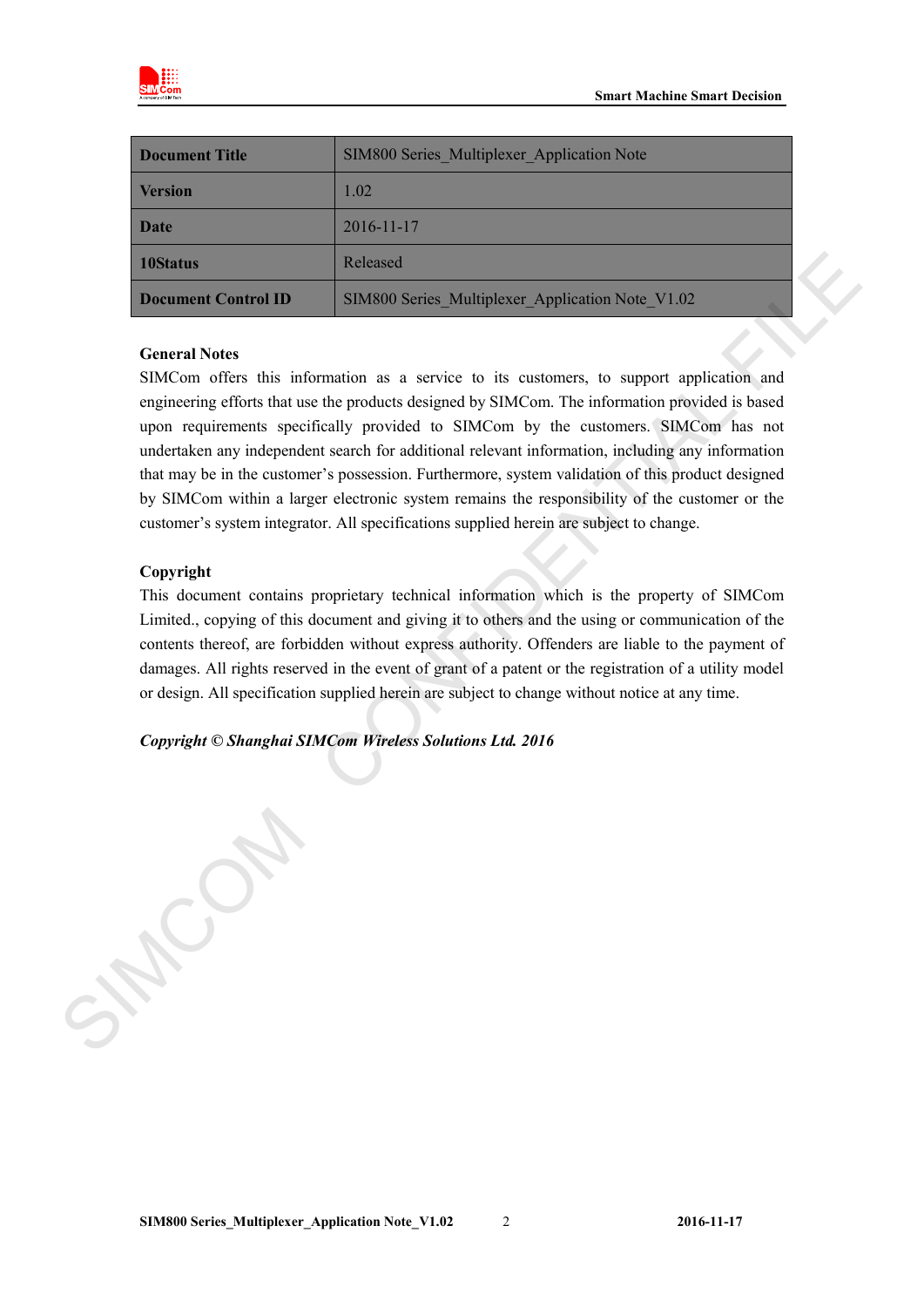

C.

# Content

|                         | 1.1        |       |  |
|-------------------------|------------|-------|--|
|                         | 1.2        |       |  |
|                         | 1.3        |       |  |
| 2                       |            |       |  |
|                         | 2.1        |       |  |
|                         |            | 2.1.1 |  |
|                         |            | 2.1.2 |  |
|                         |            | 2.1.3 |  |
|                         |            | 2.1.4 |  |
|                         |            | 2.1.5 |  |
|                         | 2.2        |       |  |
|                         |            | 221   |  |
|                         |            | 2.2.2 |  |
|                         |            | 2.2.3 |  |
|                         |            | 224   |  |
|                         |            | 2.2.5 |  |
|                         |            | 2.2.6 |  |
|                         | 2.3        |       |  |
|                         | 2.4        |       |  |
|                         | 2.5        |       |  |
|                         |            | 2.5.1 |  |
|                         |            | 2.5.2 |  |
|                         |            | 2.5.3 |  |
|                         |            | 2.5.4 |  |
|                         |            | 2.5.5 |  |
|                         |            | 2.5.6 |  |
|                         |            |       |  |
|                         |            |       |  |
|                         | 2.7        |       |  |
|                         | 2.8<br>2.9 |       |  |
|                         |            |       |  |
| $\overline{\mathbf{3}}$ |            |       |  |
|                         | 3.1        |       |  |
|                         | 3.2        |       |  |
|                         | 3.3        |       |  |
|                         | 3.4        |       |  |
|                         | 3.5        |       |  |
|                         | 3.6        |       |  |
|                         |            |       |  |

 $\overline{\mathbf{3}}$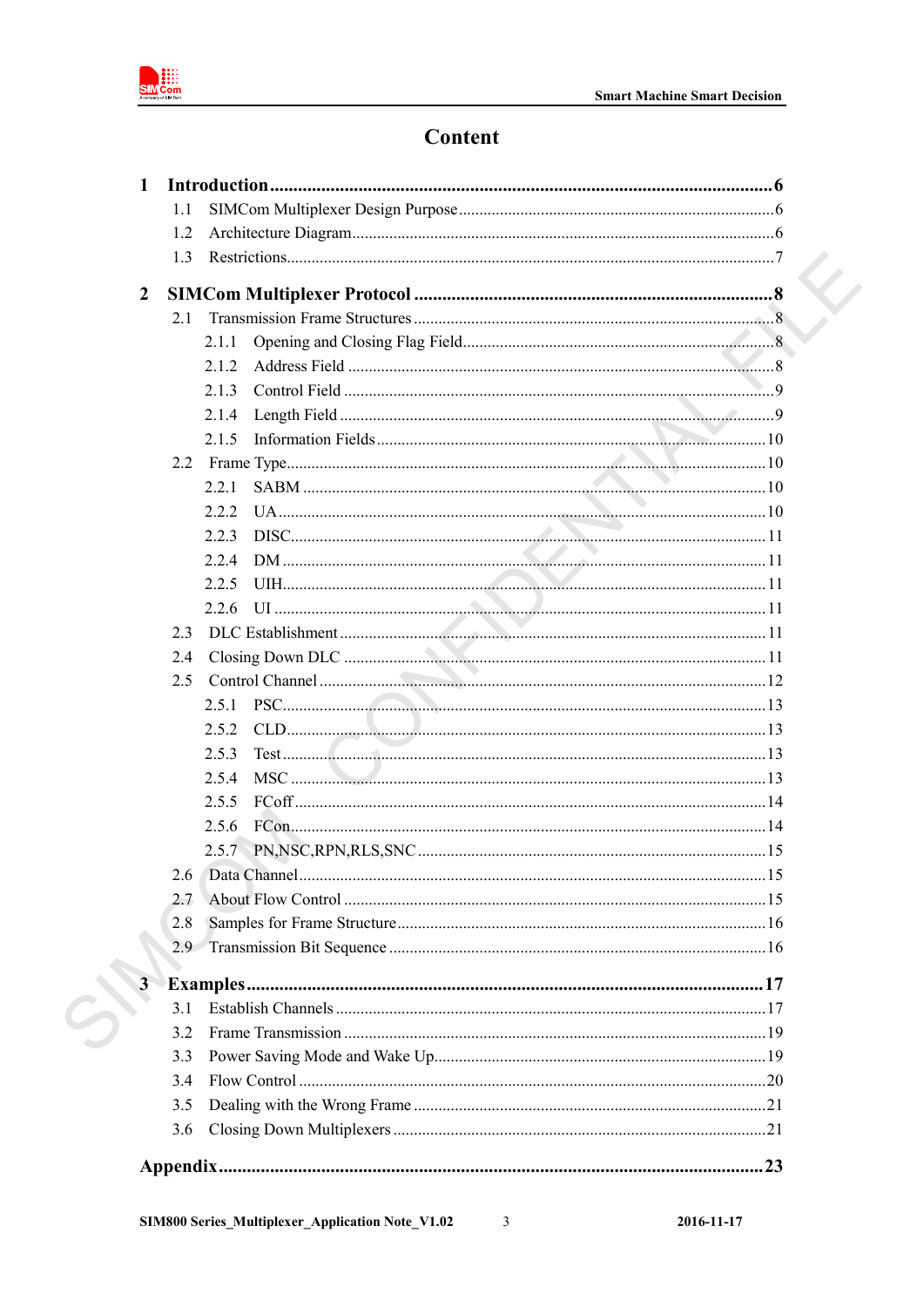

SIMCOM CONFIDENTIAL FILE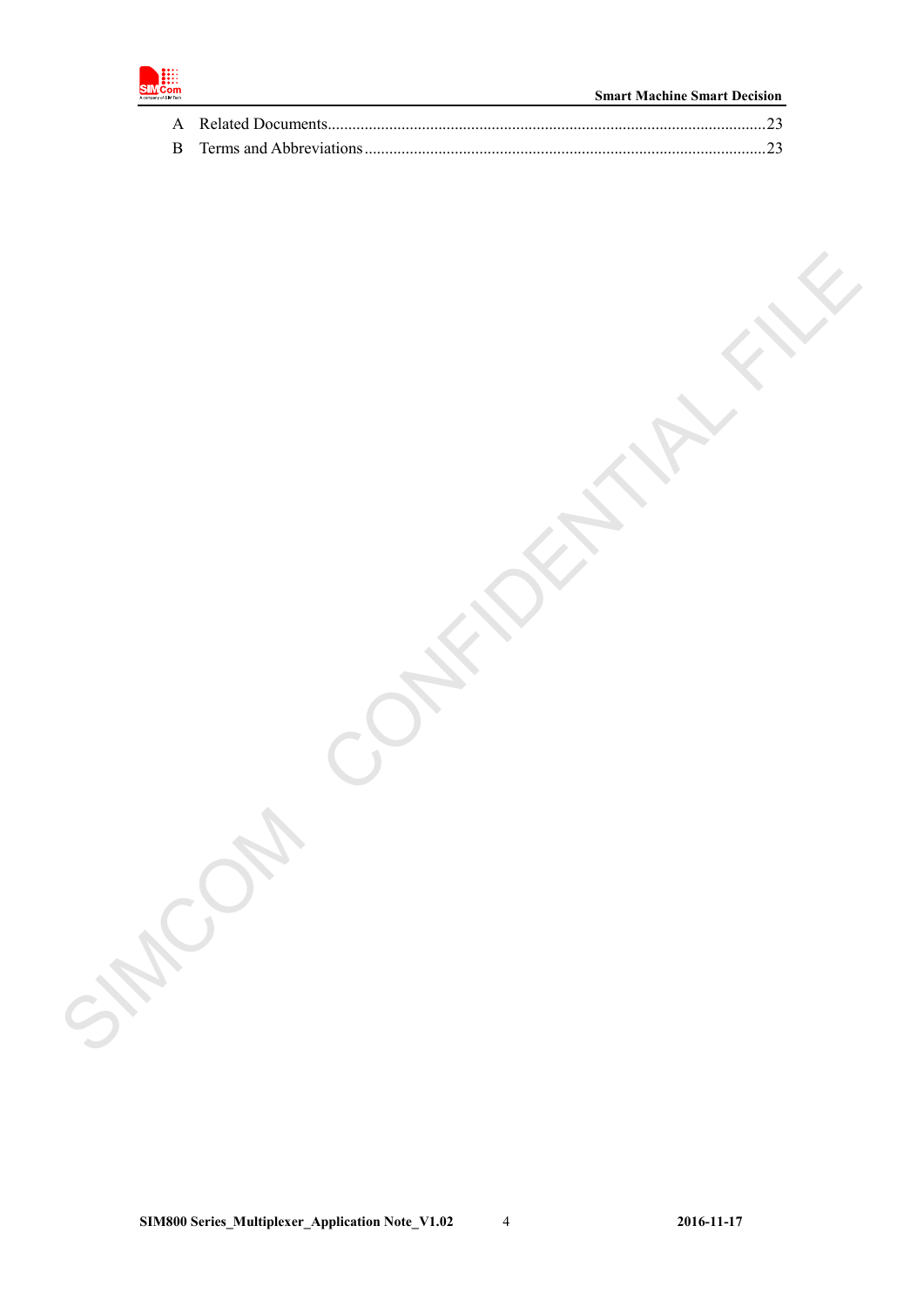

## **Version History**

| <b>Date</b>      | <b>Version</b> | What is new                                                                                   | <b>Author</b> |
|------------------|----------------|-----------------------------------------------------------------------------------------------|---------------|
| 2013-10-28       | $1.00\,$       | New version                                                                                   | Ming.yang     |
| 2014-06-30       | $1.01\,$       | Chapter Scope, Add projects                                                                   | Haibing.chen  |
|                  |                | Chapter 2.6, Add note                                                                         |               |
| $2016 - 11 - 17$ | 1.02           | Scope                                                                                         | Wenjie.lai    |
|                  |                |                                                                                               |               |
|                  |                |                                                                                               |               |
|                  |                | <b>Scope</b>                                                                                  |               |
|                  |                |                                                                                               |               |
|                  |                | This document presents the AT command of multiplexer operation and application examples. This |               |
|                  |                | document can apply to SIM800 series modules with multiplexer function.                        |               |
|                  |                |                                                                                               |               |
|                  |                |                                                                                               |               |
|                  |                |                                                                                               |               |
|                  |                |                                                                                               |               |
|                  |                |                                                                                               |               |
|                  |                |                                                                                               |               |
|                  |                |                                                                                               |               |
|                  |                |                                                                                               |               |
|                  |                |                                                                                               |               |
|                  |                |                                                                                               |               |
|                  |                |                                                                                               |               |
|                  |                |                                                                                               |               |
|                  |                |                                                                                               |               |
|                  |                |                                                                                               |               |
|                  |                |                                                                                               |               |
|                  |                |                                                                                               |               |
|                  |                |                                                                                               |               |
| SHOW             |                |                                                                                               |               |
|                  |                |                                                                                               |               |
|                  |                |                                                                                               |               |

## **Scope**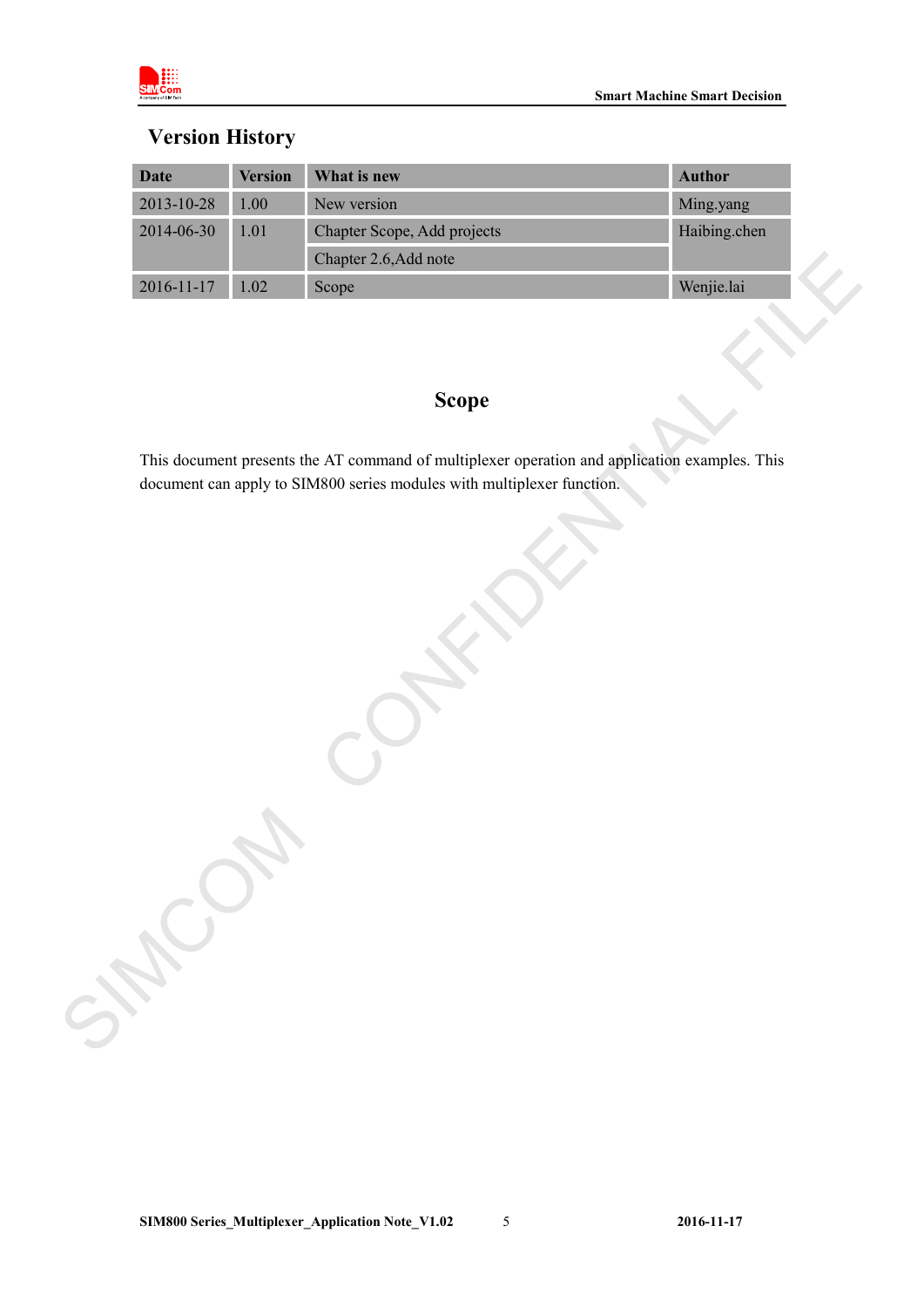

## <span id="page-5-0"></span>**1 Introduction**

The present document describes the SIMCom multiplexer protocol and the technical details of how to make use of it.

#### **1.1 SIMCom Multiplexer Design Purpose**

A device using GPRS or GSM data may wish to receive and transmit multiple streams of data simultaneously. These are Command data (AT commands), GPRS data and GSM circuit switched data (CSD). These streams are essentially independent to one another.

<span id="page-5-1"></span>As to the non-multiplexer device, it is so inefficient to deal with only one kind or one channel of data steam during a period of time. Therefore, SIMCom multiplexer is designed with GSM0710 standard to separate transmission device layer into several logic channels (DLC) in order to transmit data simultaneously. Each channel has its own buffer management and flow control mechanism. Example 10 and the series of the series of the series of the scheme of the scheme of the scheme of the scheme of the scheme of the series are essentially independent to one another.<br>
Evice, it is so inefficient to deal wit

#### <span id="page-5-2"></span>**1.2 Architecture Diagram**

SIMCom multiplexer architecture diagram is as following:



**SIM800 Series\_Multiplexer\_Application Note\_V1.02** 6 **2016-11-17**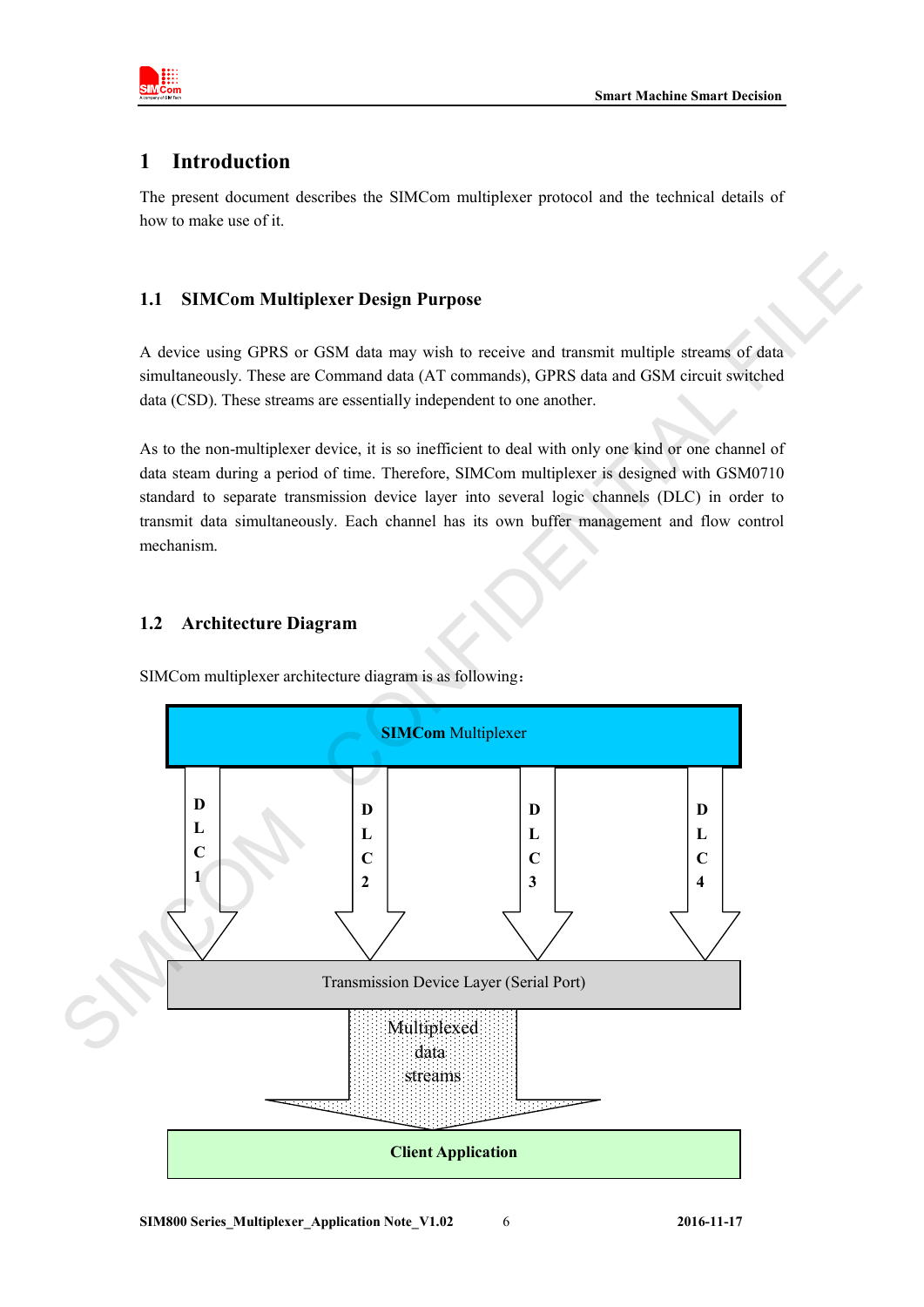

SIMCom Multiplexer is established upon system transmission device layer (Commonly serial port). Data streams are addressed with DLCI value and encapsulated in frames based on GSM 0710 protocol (Chapter 2, SIMCom Multiplexer Protocol) and transmitted through interface provided by transmission device layer.

## <span id="page-6-0"></span>**1.3 Restrictions**

- **•** Error Recovery Mode is not supported
- PN, NSC, RPN, RLS, SNC message frames are not supported,
- All the system parameters defined in GSM 0710 are set to default as following table

| PN, NSC, RPN, RLS, SNC message frames are not supported,<br>All the system parameters defined in GSM 0710 are set to default as following table |                  |                                                                                                                                           |  |  |  |  |  |
|-------------------------------------------------------------------------------------------------------------------------------------------------|------------------|-------------------------------------------------------------------------------------------------------------------------------------------|--|--|--|--|--|
| <b>Parameter</b>                                                                                                                                | <b>Value</b>     | <b>Comment</b>                                                                                                                            |  |  |  |  |  |
| T1<br>(Acknowledgement Timer)                                                                                                                   | 100 milliseconds | Time that a station will wait for<br>an acknowledgement before<br>resorting to other action                                               |  |  |  |  |  |
| N1<br>(Maximum Frame Size)                                                                                                                      | 255              | Maximum number of octets that<br>that may be contained in an<br>information field                                                         |  |  |  |  |  |
| N <sub>2</sub><br>(Maximum number of<br>retransmissions)                                                                                        | $\overline{3}$   | Not used                                                                                                                                  |  |  |  |  |  |
| T <sub>2</sub><br>(Response Timer for multiplexer<br>control channel)                                                                           | 300 milliseconds | Not used                                                                                                                                  |  |  |  |  |  |
| T <sub>3</sub><br>(Response Timer for wake-up<br>procedure)                                                                                     | 10 seconds       | Amount of time the transmitting<br>station of a power wake-up<br>command waits before raising an<br>alarm<br>when no response is received |  |  |  |  |  |
| K<br>(Window Size)                                                                                                                              | N/A              | Not used                                                                                                                                  |  |  |  |  |  |
| UI Frames are not supported<br>Only supports GSM 0710 Basic Option                                                                              |                  |                                                                                                                                           |  |  |  |  |  |

- UI Frames are not supported
- Only supports GSM 0710 Basic Option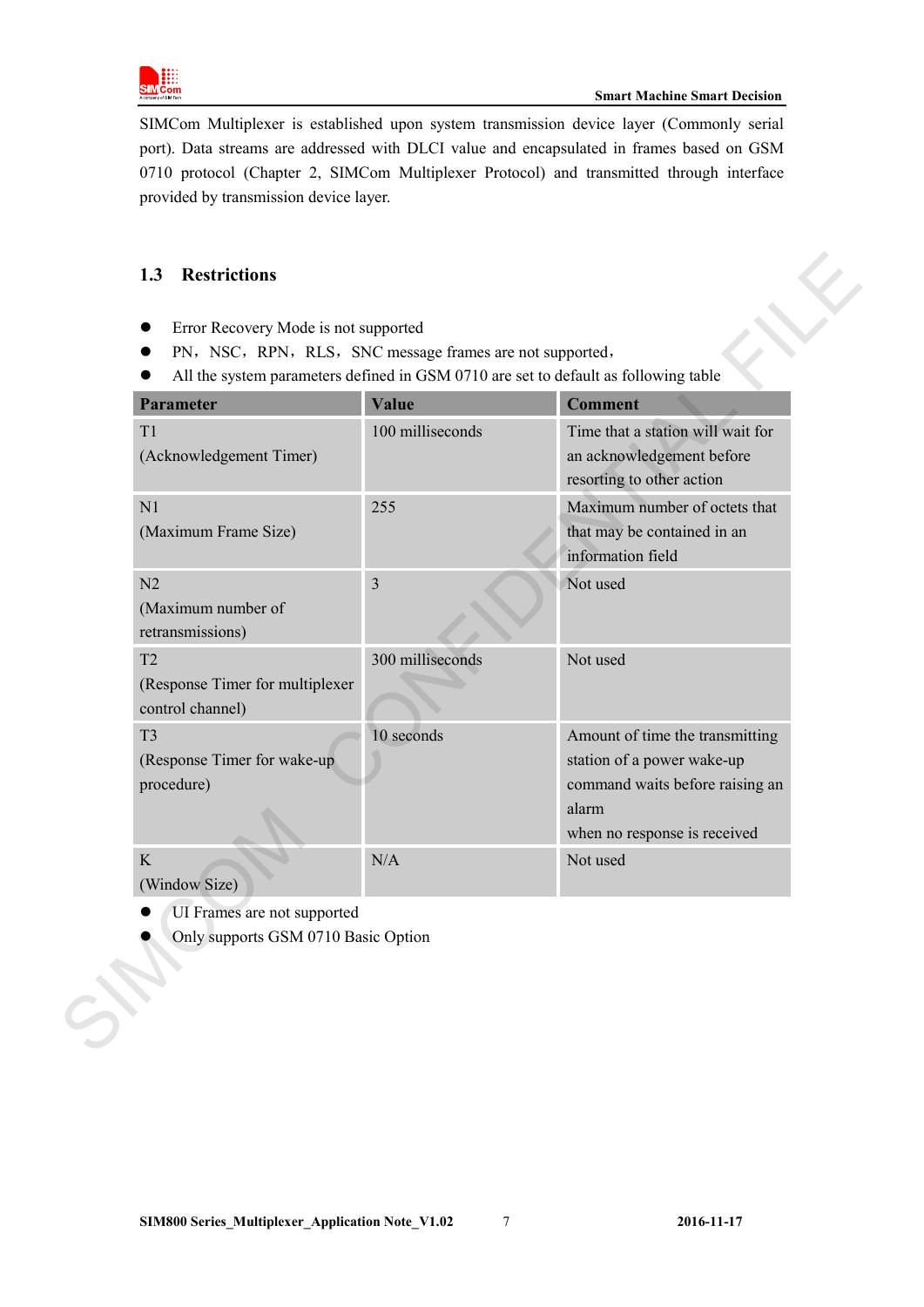

## <span id="page-7-0"></span>**2 SIMCom Multiplexer Protocol**

SIMCom Multiplexer protocol provides a data transmission mechanism by establishing DLC between TE and MS. Several DLC can be set up. Each one is independent to one another and has its own management of buffer and flow control. All information transmitted between the TE and MS is conveyed in frames. SIMCOM Multipler protocol provides a data transmission mechanism by scalibiling DTC<br>between TE and MS. Several DLC can be set up. Each one is independent to one another and has<br>to come management of buffer and flow contro

#### <span id="page-7-1"></span>**2.1 Transmission Frame Structures**

The frame structure is composed of an opening and a closing flag, an address field, a control field, a Length field, an information field and FCS field. Please see following table.

| <b>Opening</b> | <b>Address</b> | Control      | Length       | Information FCS |        | <b>Closing</b> |
|----------------|----------------|--------------|--------------|-----------------|--------|----------------|
| Flag           | Field          | <b>Field</b> | <b>Field</b> | <b>Field</b>    | Field  | Flag           |
| 1 byte         | 1 byte         | 1 byte       | 2 byte       | Multi-byte      | 1 byte | 1 byte         |

#### <span id="page-7-2"></span>**2.1.1 Opening and Closing Flag Field**

Each frame begins and ends with a flag sequence octet which is defined as a constant bit pattern  $0xF9$ .

#### <span id="page-7-3"></span>**2.1.2 Address Field**

The address field consists of a single octet. It contains the Data Link Connection Identifier (DLCI), the C/R bit and the address field extension bit (EA) as following table.

| <b>Bit</b> |    |   |                |      |  |
|------------|----|---|----------------|------|--|
|            |    |   | 5 <sub>1</sub> | $-6$ |  |
| EA         | CR | D |                | . .  |  |

The range of the address field may be extended by use of the EA bit. When the EA bit is set to 1 in an octet, it signifies that this octet is the last octet of the address field. When the EA bit is set to 0, it signifies that another octet of the address field follows. SIMCom multiplexer only supports one address octet so the EA bit is always set to 1.

The C/R (command/response) bit identifies the frame as either a command or a response.

The DLCI is used to identify an individual data stream as well as channels between TE and MS.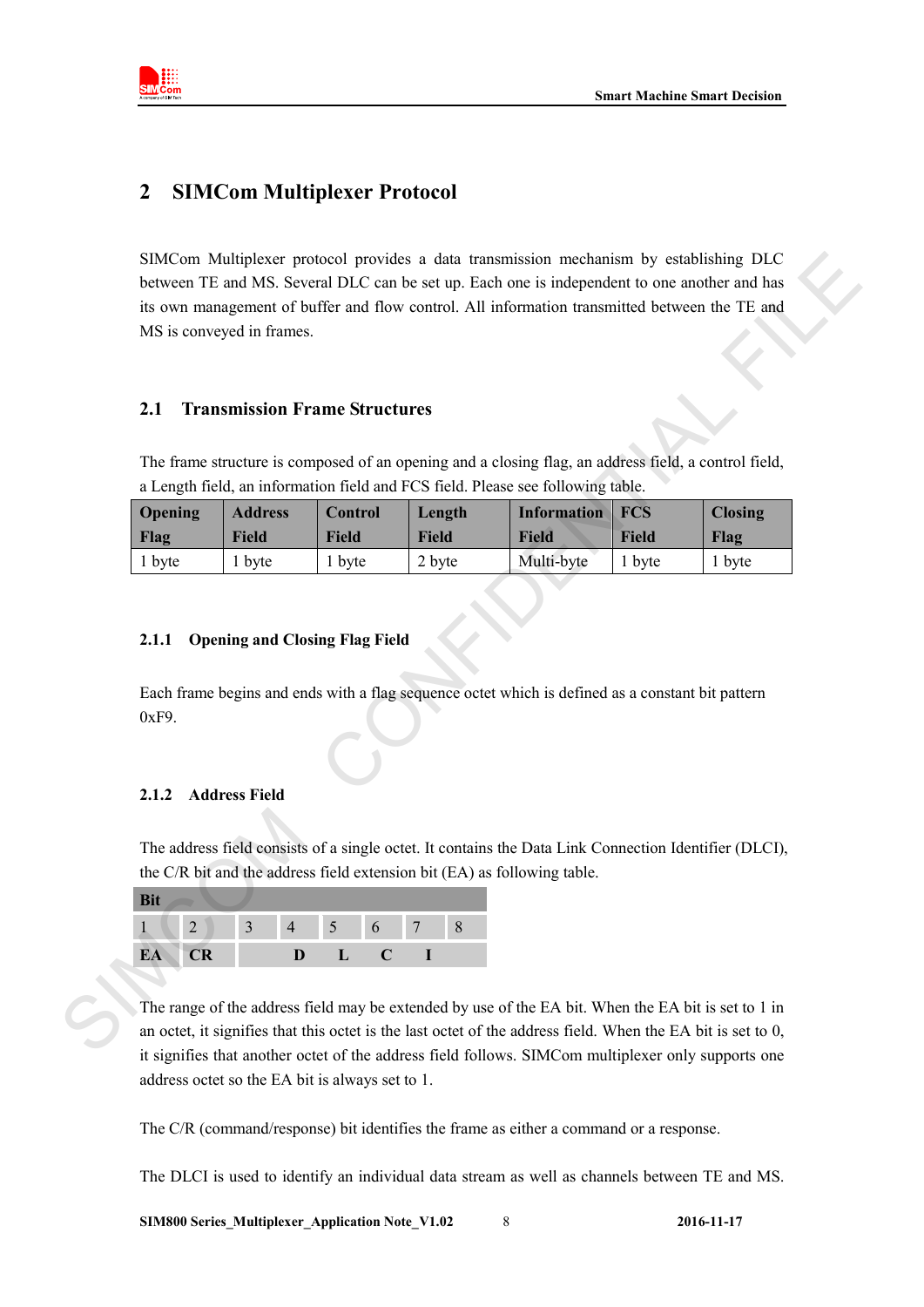

Multiple DLCIs shall be supported but the number is implementation-specific. The DLCIs are dynamically assigned.

#### <span id="page-8-0"></span>**2.1.3 Control Field**

|                                                                                 |                |                  |                         |           |                  |                  |                  |                                                                    | Frame          |                                             |  |  |
|---------------------------------------------------------------------------------|----------------|------------------|-------------------------|-----------|------------------|------------------|------------------|--------------------------------------------------------------------|----------------|---------------------------------------------|--|--|
| $\mathbf{1}$                                                                    | $\overline{2}$ | $\mathbf{3}$     | $\overline{\mathbf{4}}$ | 5         | 6                | $\overline{7}$   | $\bf{8}$         | <b>HEX[1]</b>                                                      | <b>Type</b>    | <b>Comment</b>                              |  |  |
| $\mathbf{1}$                                                                    | $\mathbf{1}$   | 1                | 1                       | P/F       | $\mathbf{1}$     | $\boldsymbol{0}$ | $\boldsymbol{0}$ | 0x2F                                                               | <b>SABM</b>    | Set Asynchronous<br><b>Balanced Mode</b>    |  |  |
| $\mathbf{1}$                                                                    | $\mathbf{1}$   | $\boldsymbol{0}$ | $\boldsymbol{0}$        | $\rm P/F$ | $\mathbf{1}$     | $\mathbf{1}$     | $\boldsymbol{0}$ | 0x63                                                               | <b>UA</b>      | Unnumbered<br>Acknowledgement               |  |  |
| $\mathbf{1}$                                                                    | $\mathbf{1}$   | 1                | 1                       | P/F       | $\boldsymbol{0}$ | $\boldsymbol{0}$ | $\boldsymbol{0}$ | 0x0F                                                               | <b>DM</b>      | Disconnected Mode                           |  |  |
| $\mathbf{1}$                                                                    | $\mathbf{1}$   | $\boldsymbol{0}$ | $\boldsymbol{0}$        | $\rm P/F$ | $\boldsymbol{0}$ | $\mathbf{1}$     | $\boldsymbol{0}$ | 0x43                                                               | <b>DISC</b>    | Disconnect                                  |  |  |
| $\mathbf{1}$                                                                    | 1              | 1                | 1                       | P/F       | 1                | 1                | $\mathbf{1}$     | 0xEF                                                               | $U\mathrm{IH}$ | Unnumbered Information<br>with Header check |  |  |
| $\mathbf{1}$                                                                    | 1              | $\boldsymbol{0}$ | $\boldsymbol{0}$        | P/F       | $\boldsymbol{0}$ | $\boldsymbol{0}$ | $\overline{0}$   | 0x03                                                               | $\rm UI$       | Unnumbered Information<br>(Not supported)   |  |  |
| Note: Hex value does not count the bit 5 value.<br><b>Length Field</b><br>2.1.4 |                |                  |                         |           |                  |                  |                  |                                                                    |                |                                             |  |  |
| <b>Bit</b>                                                                      |                |                  |                         |           |                  |                  |                  | This field is present only in case when basic option is activated. |                |                                             |  |  |
|                                                                                 | $\overline{2}$ | $\overline{3}$   | $\overline{4}$          | 5         | 6                | $\overline{7}$   | $8\,$            |                                                                    |                |                                             |  |  |
| $\mathbf{1}$                                                                    | L1             | L2               | L <sub>3</sub>          | L4        | L5               |                  | L <sub>6</sub>   | L7                                                                 |                |                                             |  |  |
| EA                                                                              |                |                  |                         |           |                  |                  |                  |                                                                    |                |                                             |  |  |

*Note*:*Hex value does not count the bit 5 value.*

#### <span id="page-8-1"></span>**2.1.4 Length Field**

|  |  | $1 \t2 \t3 \t4 \t5 \t6 \t7 \t8$ |  |  |  |  |  |  |  |  |
|--|--|---------------------------------|--|--|--|--|--|--|--|--|
|  |  | EA L1 L2 L3 L4 L5 L6 L7         |  |  |  |  |  |  |  |  |

The range of the length field may be extended by use of the EA bit. When the EA bit is set to 1 in an octet, it is signifies that this octet is the last octet of the length field. When the EA bit is set to 0, it signifies that a second octet of the length field follows. SIMCom multiplexer only supports two length octet so the EA bit is always set to 0.

*Note*:*Length field should always be contained in each frame even though information field is empty.*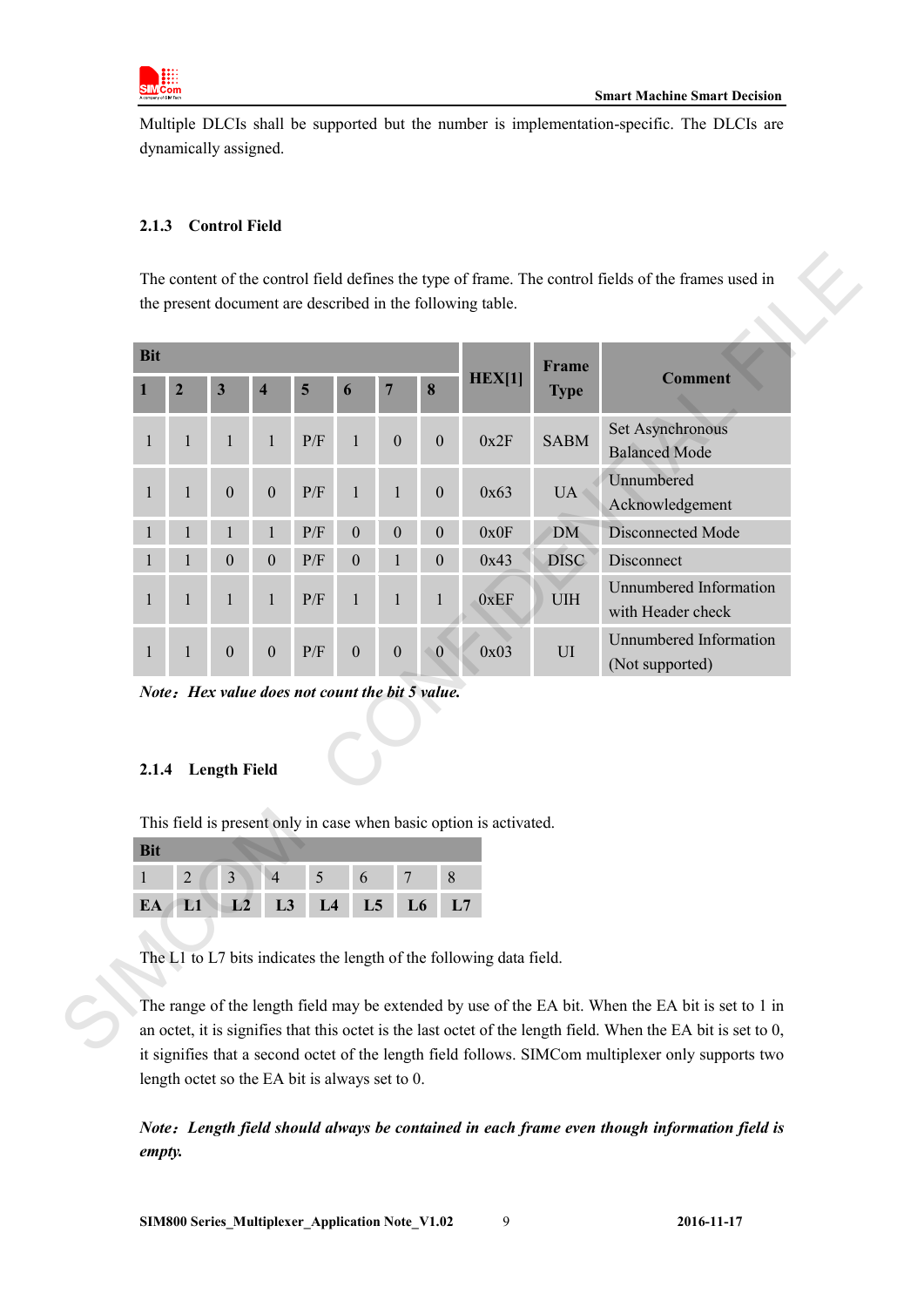

#### <span id="page-9-0"></span>**2.1.5 Information Fields**

The information field is the payload of frame and carries the user data information (e.g. AT Command and PPP data packet). The field is octet structured. The information field is only present in UIH frames.

#### <span id="page-9-1"></span>**2.2 Frame Type**

#### <span id="page-9-2"></span>**2.2.1 SABM**

SABM is command frame and shall be used to establish DLC between TE and MS. Please refer to 3.1 for more details.

#### <span id="page-9-3"></span>**2.2.2 UA**

UA frame is the response to SABM or DISC frame. Please see following diagram and refer to 3.1 and 3.6 for more details.

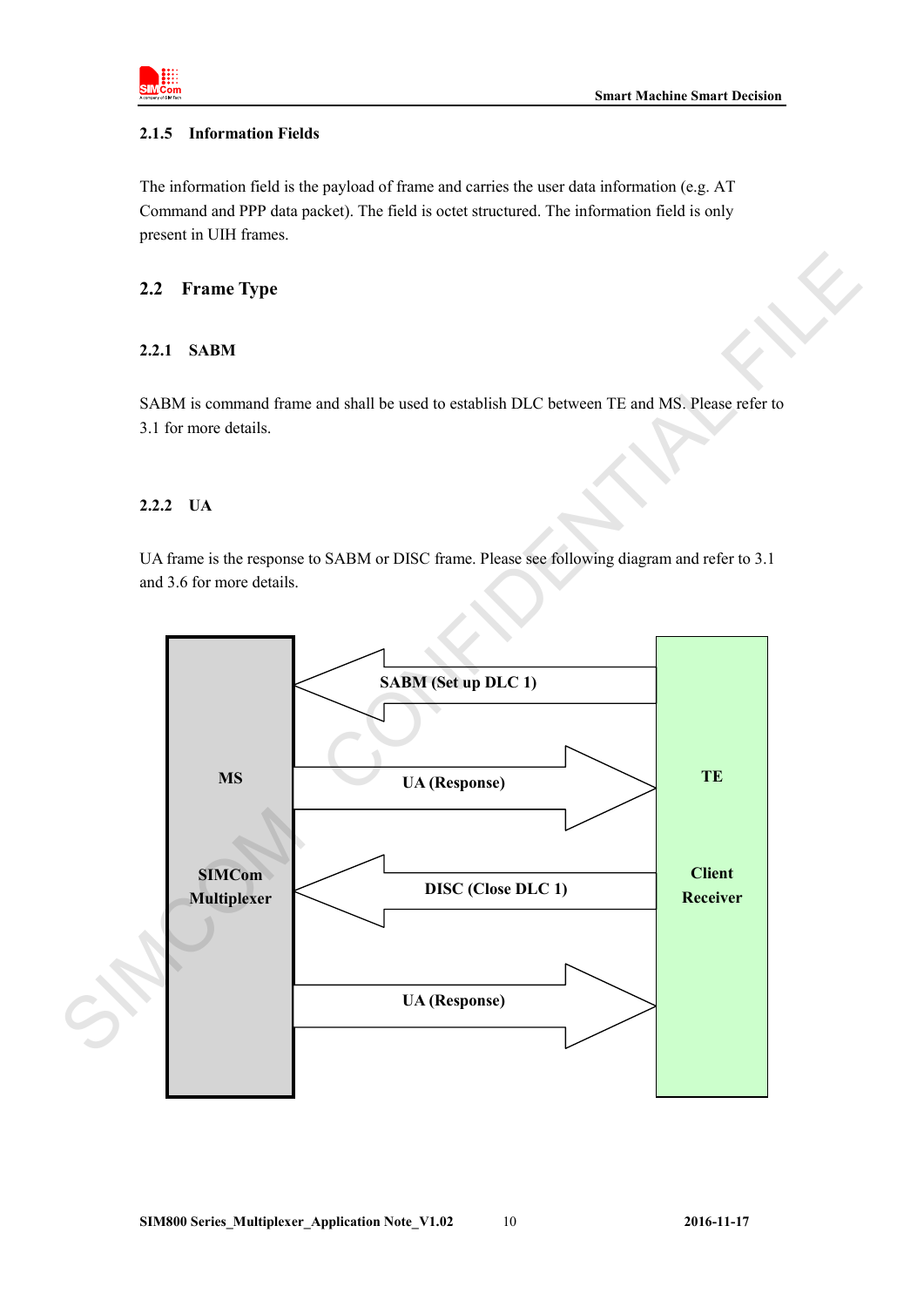

#### <span id="page-10-0"></span>**2.2.3 DISC**

DISC is command frame and shall be used to close down DLC. Prior to acting the command, the receiving station shall confirm the acceptance of the DISC command by the transmission of a UA response. Please see the diagram above and refer to 3.6 for more details.

#### <span id="page-10-1"></span>**2.2.4 DM**

The DM response frame shall be used to report a status whether the station is logically disconnected from the data link. When in disconnected mode no commands are accepted until the disconnected mode is terminated by the receipt of a SABM command. If a DISC command is received while in disconnected mode a DM response should be sent. Please refer to 3.1 for more details.

#### <span id="page-10-2"></span>**2.2.5 UIH**

The UIH command/response shall be used to send user data at either station. Please refer to 3.2 for more details.

#### <span id="page-10-3"></span>**2.2.6 UI**

Not support

#### <span id="page-10-4"></span>**2.3 DLC Establishment**

The establishment of a DLC will be initiated by the TE.

TE wishing to establish a DLC transmits a SABM frame with the P-bit set to 1. The address field contains the DLCI value associated with the desired connection. If MS is ready to establish the connection it will reply with a UA frame with the F-bit set to 1. If MS is not ready or unwilling to establish the particular DLC it will reply with a DM frame with the F-bit set to 1. Please refer to 3.1 for more details. 2.2.4 DM<br>
The DM response frame shall be used to treport a stants whether the station is logically<br>
disconnected from the data link. When in disconnected mode on crossmands are accepted unit<br>
disconnected mode is terminat

#### <span id="page-10-5"></span>**2.4 Closing Down DLC**

The release of a DLC will be initiated from by the transmission of a DISC frame with the P-bit set to 1. Confirmation of the DLC release is signaled by MS sending a UA frame with the F-bit set to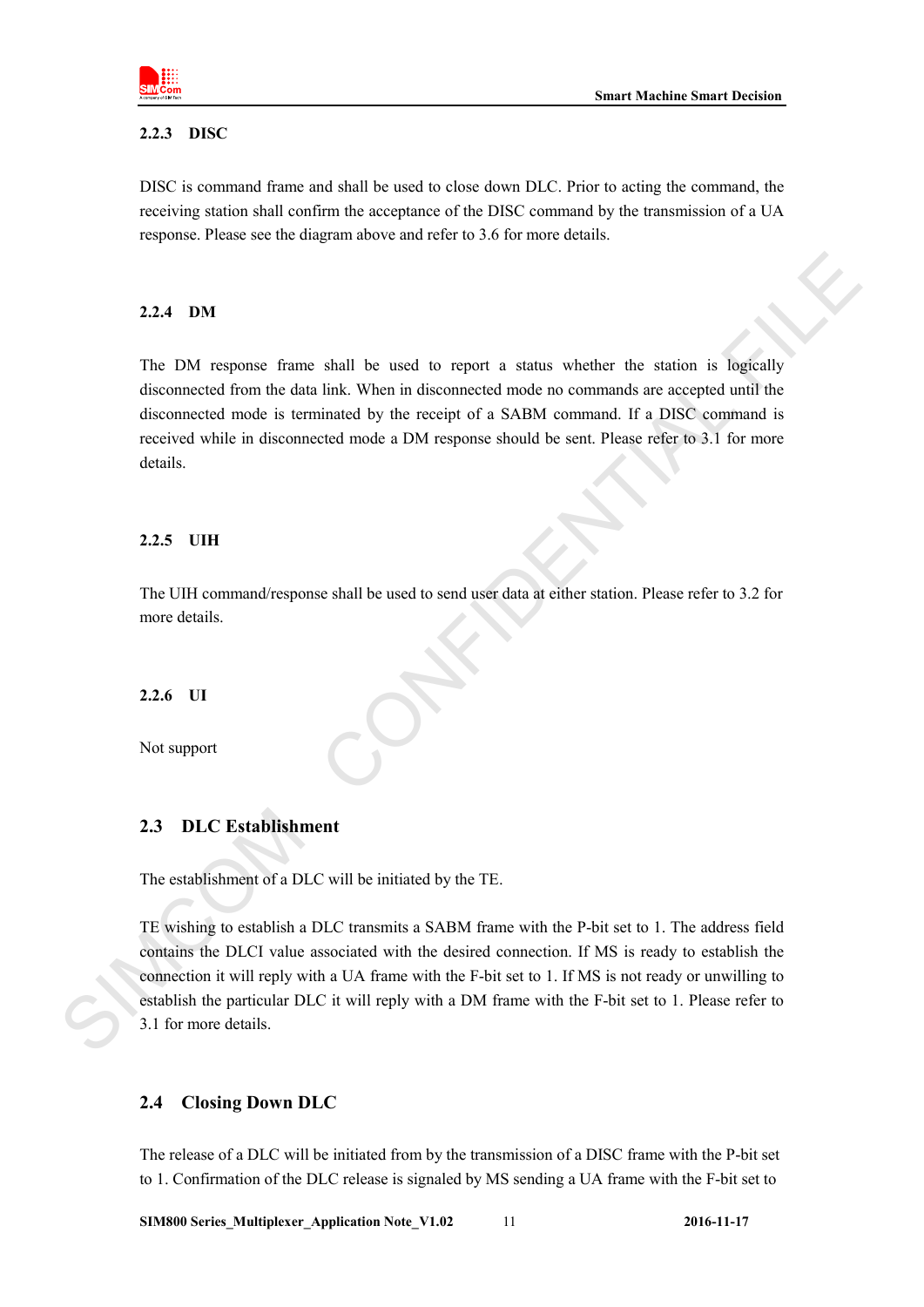

1. Once the DLC has been released the MS enter disconnected mode for that particular DLC. If MS receiving the DISC command is already in a disconnected mode it will send a DM response. Please refer to 3.6 for more details.

## <span id="page-11-0"></span>**2.5 Control Channel**

Multiplexer control channel is the basic channel which is used to establish DLC, launch power saving, wake up from power saving and implement flow control mechanism.

Control channel is the first channel established at the initiation of the multiplexer between the TE and MS and it has the DLCI value 0.

UIH message frame is transmitted through control channel. All UIH message frame conform to the following format.

| vpe | $\alpha$ n $\alpha$ tk | 'alue 1 | alue 27 | . | aiue n |
|-----|------------------------|---------|---------|---|--------|
|     | .                      | $\sim$  |         |   |        |

Each box in the table represents a field of minimum size one octet.

The first type field octet has the following format:

The EA bit is an extension bit. It is set to 1 in the last octet of the sequence. In other octets EA is set to 0. SIMCom multiplexer only supports one octet is transmitted. So EA is always set to 1.

The C/R bit indicates whether the message is a command or a response.

The T bits indicate the type coding. Each command has a unique pattern of bit sequence. This means that a single-octet type field can encode 63 different message types. Only single octet message types are defined in the present document. Please refer 2.5.1 to 2.5.6 fore more details. Exact control channels like basic channel which is used to establish DLC, launch power<br>what power average on more raving and implement flow control mechanism.<br>Control channel is the rist channel stabilished at the initiat

The length field octet has the following structure:

The EA bit is an extension bit. It is set to 1 in the last octet of the sequence. In other octets EA is set to 0. SIMCom multiplexer only supports one octet is transmitted. So EA is always set to 1

The L bits define the number of value octets that follows. L1 is the LSB and L7 is the MSB; this permits messages with up to 127 value octets to be constructed.

The message frame is divided into following types:

.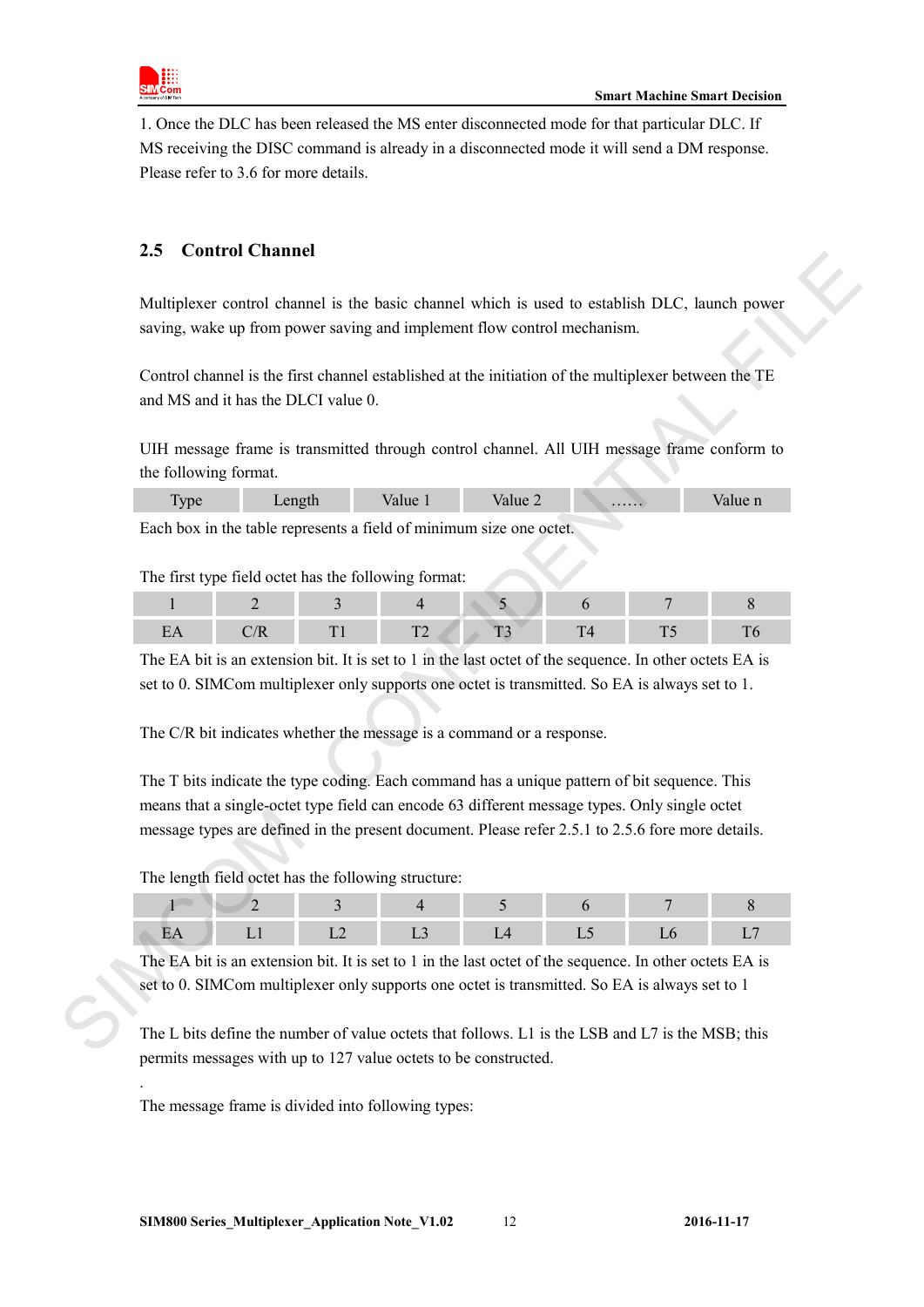

#### <span id="page-12-0"></span>**2.5.1 PSC**

Message type coding octet:

Hex value is  $0x43$ (Command),  $0x41$ (Response)

The EA bit is always set to 1.

The length field in PSC message frame is 0. It has no value octet.

#### <span id="page-12-1"></span>**2.5.2 CLD**

Message type coding octet:

Hex value is  $0xC3$  (Command),  $0xC1$  (Response)

The EA bit is always set the 1.

The length field in CLD message frame is 0. It has no value octet.

#### <span id="page-12-2"></span>**2.5.3 Test**

Message type coding octet:

Hex value is  $0x23$  (Command),  $0x21$  (Response)

The EA bit is always set the 1.

The test command is used to test the connection between MS and the TE. The length byte describes the number of value bytes, which are used as a verification pattern. The opposite entity shall respond with exactly the same value bytes. For value is 0x43 (Command). Ox41 (Response)<br>
The EA bit is always set to 1.<br>
The length field in PSC message frame is 0. It has no value ectel.<br>
2.5.2 CLD<br>
Message type coding ode:<br>  $\frac{1}{1}$   $\frac{2}{1}$   $\frac{3}{1}$   $\frac{4}{1}$ 

#### <span id="page-12-3"></span>**2.5.4 MSC**

MSC message frame is designed to convey virtual V.24 control signals. It has one mandatory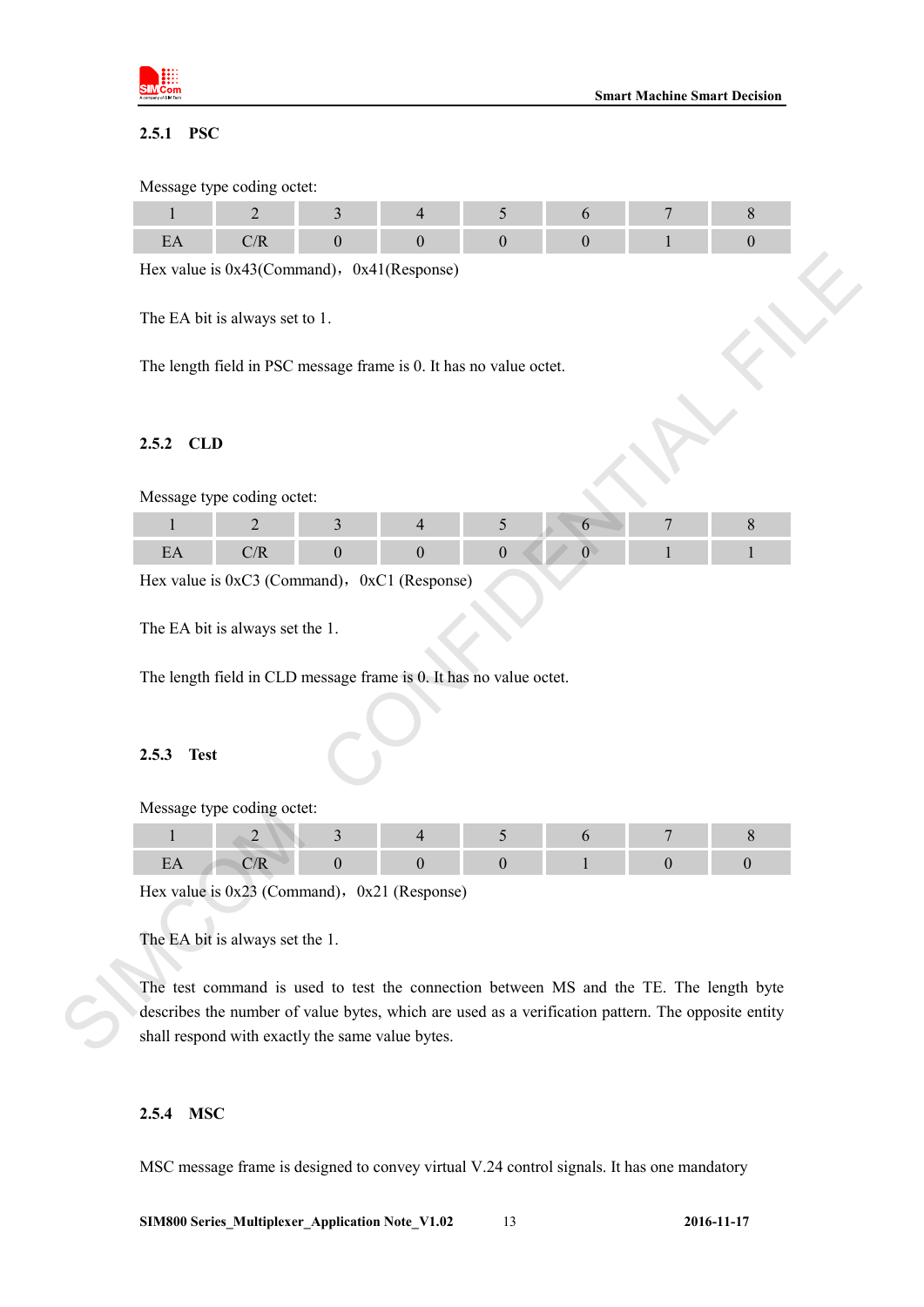

control signal byte and an optional break signal byte.

MSC shall be sent prior to any user data after a creation of a DLC Message format is:

|  | Type | Length | DLCI | $V.24$ control signals | Break signals (Optional) |
|--|------|--------|------|------------------------|--------------------------|
|--|------|--------|------|------------------------|--------------------------|

Message type coding octet:

Hex value is  $0xE3$  (Command),  $0xE1$  (Response)

The EA bit is always set the 1.

The C/R bit is used to indicate if it is a Modem Status Command or Modem Status Response.

In a Modem Status Command it is the status of the sender's own V.24 signals that shall be sent, but in a Response it is copy of the V.24 signals that are received from the Command frame that shall be returned. Message type coding otels:<br>  $\frac{1}{2}$  a<br>  $\frac{1}{2}$ <br>
Lies, value is OxE3 (Command), 0xE1 (Response)<br>
The FA bit is always set the 1.<br>
The CR bit is used to indeter if it is a Modern Status Command or Modern Status Response

The DLCI field identifies the specific DLC to which the command applies. EA bit are always set to 1.

V.24 control signals format is:

|  | <b>TTTT</b> | reserve <sub>0</sub> | reserved ( |  |
|--|-------------|----------------------|------------|--|

Break signals is set to 0x01.

#### <span id="page-13-0"></span>**2.5.5 FCoff**

Message type coding octet is:

Hex value is 0x63 (Command), 0x61 (Response)

The length byte contains the value 0 and there are no value octets

#### <span id="page-13-1"></span>**2.5.6 FCon**

Message type coding octet is: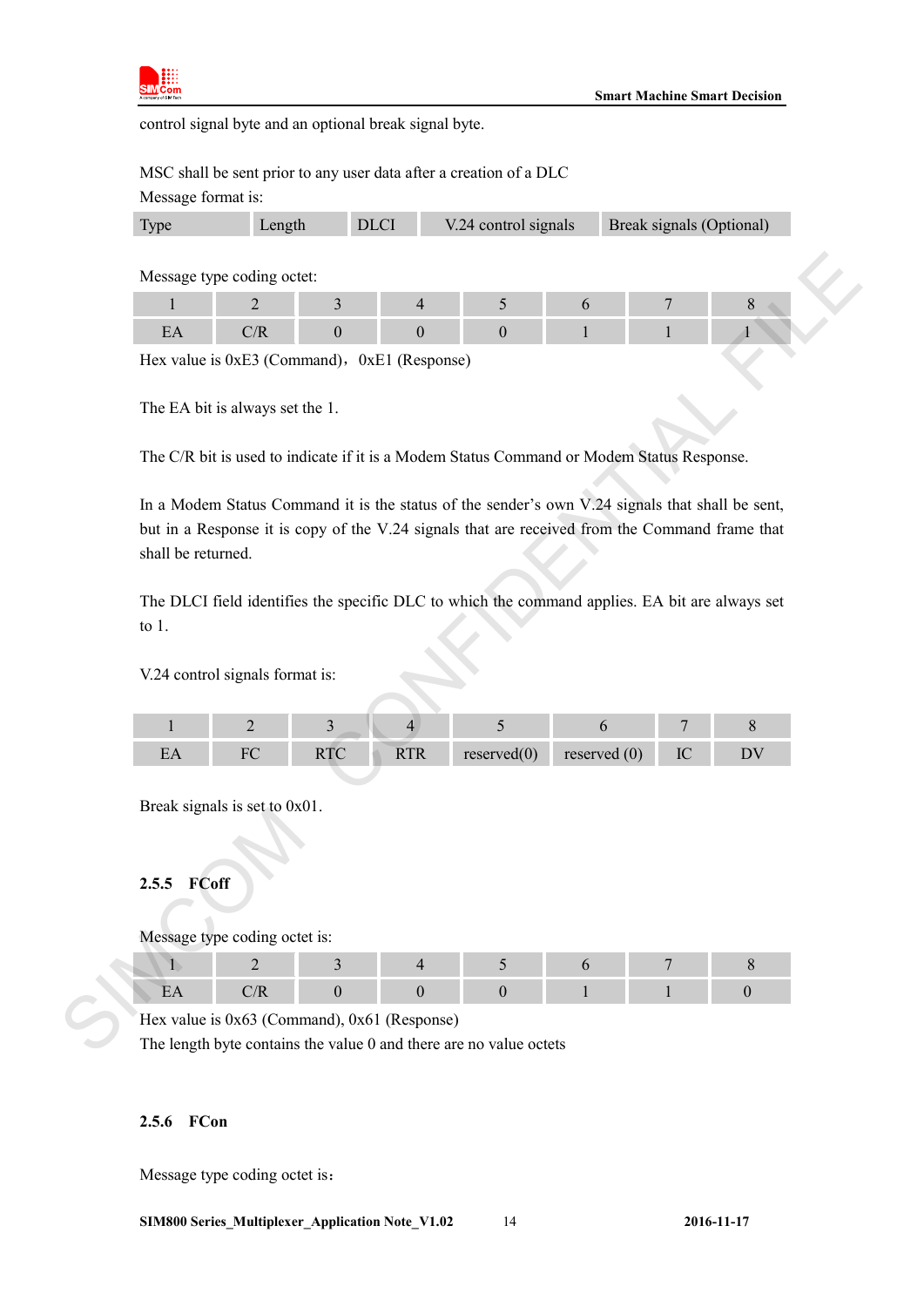

 **Smart Machine Smart Decision**

Hex value is  $0xA3$  (Command),  $0xA1$  (Response)

The length byte contains the value 0 and there are no value octets

#### <span id="page-14-0"></span>**2.5.7 PN,NSC,RPN,RLS,SNC**

Not Supported.

#### <span id="page-14-1"></span>**2.6 Data Channel**

SIMCom multiplexer data channels shall be used to transmit user data streams such as AT command data, GPRS data and GSM CSD data streams.

Data channels shall be established after and only after control channel (DLCI 0) connected. Please refer to 3.1 for more details.

*NOTE: If the customer wants to transmit large data streams such as PPP, the DLCI 1 is recommend strongly because the buffer of DLCI 1 (16K Byte) is more than other channel (1K Byte).*

## <span id="page-14-2"></span>**2.7 About Flow Control**

SIMCom multiplexer supports software flow control and can not perform hardware flow control mechanism. Software flow control is implemented by GSM 0710 MSC, FCoff and FCon message frame.

MS will send MSC message to TE with FC bit set to 1 in V.24 control signals when refuse to accept frames. Whereas, set to 0 to inform recovery of receiving frames.

TE will send MSC message to MS with FC bit set to 1 in V.24 control signals when refuses to accept frames. Whereas, set to 0 to inform recovery of receiving frames. When receiving MSC, MS will feed back MSC response to indicate recover data transmission. 2.5.7 **PNASC;RPA,RLS.SNC**<br>
Nel Supported.<br>
2.6 **Data Channel**<br>
SIMC commund data, GPRS data and GSM CSD data streams.<br>
1. Data channels shall be ensablished after and only after control channel (DLC10) connected.<br>
2. Data

TE also can send Fcoff message to MS when refuses accept anything except control messages on DLC 0. After this, MS will stop sending any frames through all the data channels except control channels. Control channel is still alive and free to send any control message. Whereas, sends FCon to recover transmission. When receiving Fcoff or FCon message, MS will feed back Fcoff or FCon response.

The difference between MSC and Fcon, Fcoff is that the former only flow controls one of the data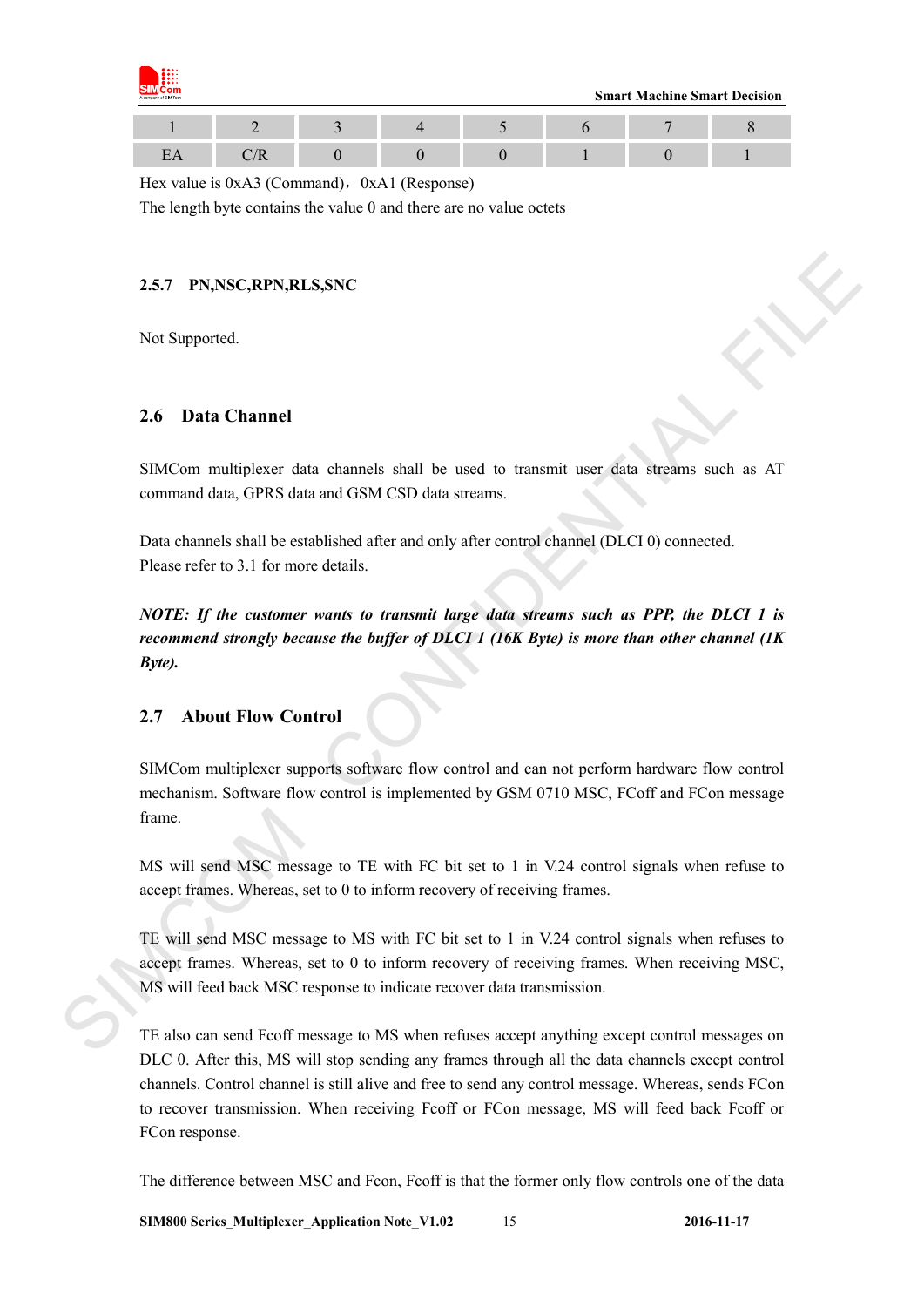

channels, and the latter controls all the data channels except controls channel.

<span id="page-15-0"></span>Please refer to 3.4 for more details.

## **2.8 Samples for Frame Structure**

| F <sub>9</sub><br><b>Opening Flag</b>       |                                  | 03<br>Address                                                                    | 3F<br><b>Control Field</b> | 01<br>Length Field                                                              | 1 <sub>C</sub><br><b>FCS</b> | F <sub>9</sub><br><b>Closing Flag</b> |
|---------------------------------------------|----------------------------------|----------------------------------------------------------------------------------|----------------------------|---------------------------------------------------------------------------------|------------------------------|---------------------------------------|
|                                             |                                  | Field                                                                            |                            |                                                                                 |                              |                                       |
| Header                                      |                                  | DLCI <sub>0</sub>                                                                | <b>SABM</b> Frame          | 0, no information<br>filed                                                      |                              | Tail                                  |
| This sample is a SABM frame to open DLCI 0. |                                  |                                                                                  |                            |                                                                                 |                              |                                       |
| Sample 2:                                   |                                  |                                                                                  |                            |                                                                                 |                              |                                       |
| F <sub>9</sub>                              | 05                               | $\rm EF$                                                                         | 09                         | 41 54 49 0D                                                                     | 58                           | F <sub>9</sub>                        |
| Opening<br>Flag                             | Address<br>Field                 | Control<br>Field                                                                 | Length<br>Field            | Information<br>Field                                                            | <b>FCS</b>                   | Closing<br>Flag                       |
| Header                                      | DLC 1                            | $\ensuremath{\mathrm{U}}\ensuremath{\mathrm{I}}\ensuremath{\mathrm{H}}$<br>Frame | $\overline{4}$             | <b>AT Command</b><br>"ATI <cr>"</cr>                                            |                              | Tail                                  |
|                                             |                                  |                                                                                  |                            | This sample is a UIH frame to transmit AT command "ATI <cr>".</cr>              |                              |                                       |
| Sample 3:                                   |                                  |                                                                                  |                            |                                                                                 |                              |                                       |
| F <sub>9</sub>                              | 01                               | EF                                                                               | 0B                         | E3 07 07 0D 01                                                                  | 79                           | F <sub>9</sub>                        |
| Opening<br>Flag                             | Address<br>Field                 | Control<br>Field                                                                 | Length<br>Field            | Information<br>Field                                                            | <b>FCS</b>                   | Closing<br>Flag                       |
| Header                                      | DLC <sub>0</sub>                 | $U\mathrm{IH}$<br>Frame                                                          | 5                          | MSC Message,<br>length 3                                                        |                              | Tail                                  |
|                                             |                                  |                                                                                  |                            | This sample is a MSC message carried in UIH frame to transmit V2.4 signal 0x0D. |                              |                                       |
| 2.9                                         | <b>Transmission Bit Sequence</b> |                                                                                  |                            |                                                                                 |                              |                                       |
|                                             |                                  |                                                                                  |                            |                                                                                 |                              |                                       |
|                                             |                                  |                                                                                  |                            | Transmission is based on 1 start bit, 8 data bits, 1 stop bit, and no parity.   |                              |                                       |

| F <sub>9</sub>  | 05               | EF               | 09              | 41 54 49 0D                   | 58         | F <sub>9</sub>  |
|-----------------|------------------|------------------|-----------------|-------------------------------|------------|-----------------|
| Opening<br>Flag | Address<br>Field | Control<br>Field | Length<br>Field | Information<br>Field          | <b>FCS</b> | Closing<br>Flag |
| Header          | DLC 1            | UIH<br>Frame     | 4               | AT Command<br>"ATI <cr>"</cr> |            | Tail            |

| F9      | 0 <sup>1</sup>   | EF         | 0B     | E3 07 07 0D 01 | 79         | F <sub>9</sub> |
|---------|------------------|------------|--------|----------------|------------|----------------|
| Opening | Address          | Control    | Length | Information    | <b>FCS</b> | Closing        |
| Flag    | Field            | Field      | Field  | Field          |            | Flag           |
| Header  | DLC <sub>0</sub> | <b>UIH</b> | 5      | MSC Message,   |            | Tail           |
|         |                  | Frame      |        | length 3       |            |                |

# <span id="page-15-1"></span>**2.9 Transmission Bit Sequence**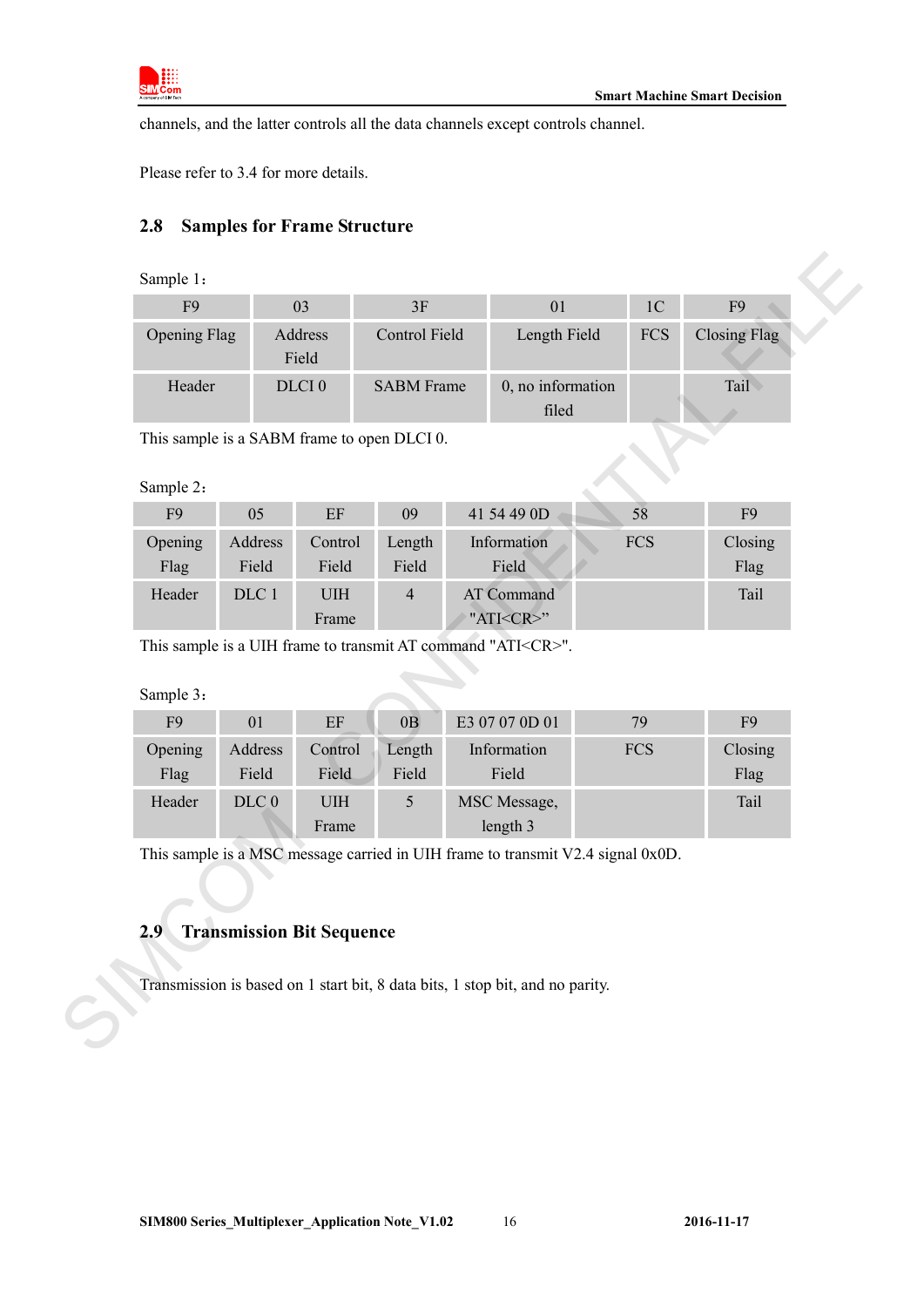

# <span id="page-16-0"></span>**3 Examples**

## <span id="page-16-1"></span>**3.1 Establish Channels**

#### *Step 1*:*Launch Multiplexer*

|              | Step 1: Launch Multiplexer |                                  |                                  |                                 |
|--------------|----------------------------|----------------------------------|----------------------------------|---------------------------------|
| No           | <b>Step</b>                | <b>Data Direction</b>            | <b>Hex</b>                       | <b>Comment</b>                  |
|              |                            | $TE \leq$ $\Longrightarrow$ MS   |                                  |                                 |
| 1            | TE launches MS multiplexer | $\Rightarrow$                    | 61 74 2B 63 6D                   | AT+CMUX=0 <c< td=""></c<>       |
|              | function by AT command     |                                  | 75 78 3D 30 0D<br>0D 0A 4F 4B 0D | R > LF                          |
|              |                            |                                  | 0A 0D 0A                         |                                 |
|              | MS feed back response      | $\leftarrow$                     | 61 74 2B 63 6D                   | AT+CMUX=0 <c< td=""></c<>       |
|              |                            |                                  | 75 78 3D 30 0D                   | R> <lf>OK<cr< td=""></cr<></lf> |
|              |                            |                                  | 0D 0A 4F 4B 0D                   | $><$ LF $><$ CR $><$ LF         |
|              |                            |                                  | 0A 0D 0A                         | $\,>$                           |
|              |                            |                                  |                                  | Host need quickly               |
|              |                            |                                  |                                  | send the establish              |
|              |                            |                                  |                                  | DLC0 frame,                     |
|              |                            |                                  |                                  | otherwise the                   |
|              |                            |                                  |                                  | client will exit                |
|              |                            |                                  |                                  | MUX state.                      |
|              | Step 2: Establish DLC 0    |                                  |                                  |                                 |
| No           | <b>Step</b>                | <b>Data Direction</b>            | <b>Hex</b>                       | <b>Comment</b>                  |
|              |                            | $TE \leq$ $\Longrightarrow$ $MS$ |                                  |                                 |
| $\mathbf{1}$ | TE requests to Establishes |                                  | F9 03 3F 01 1C                   | <b>SABM</b> Frame               |
|              | control channel DLCI 0,    |                                  | F <sub>9</sub>                   |                                 |
|              | using SABM frame           |                                  |                                  |                                 |
|              | MS feeds back UA for       |                                  | F9 03 73 00 00 A4                | <b>UA</b> Frame                 |
|              | receiving SABM and accepts |                                  | F <sub>9</sub>                   |                                 |

#### *Step 2*:*Establish DLC 0*

| N <sub>0</sub> | <b>Step</b>                | <b>Data Direction</b>     | <b>Hex</b>        | <b>Comment</b>    |
|----------------|----------------------------|---------------------------|-------------------|-------------------|
|                |                            | $TE < \longrightarrow MS$ |                   |                   |
|                | TE requests to Establishes |                           | F9 03 3F 01 1C    | <b>SABM</b> Frame |
|                | control channel DLCI 0,    |                           | F <sub>9</sub>    |                   |
|                | using SABM frame           |                           |                   |                   |
|                | MS feeds back UA for       |                           | F9 03 73 00 00 A4 | <b>UA</b> Frame   |
|                | receiving SABM and accepts |                           | F <sub>9</sub>    |                   |
|                | to create DLCI 0           |                           |                   |                   |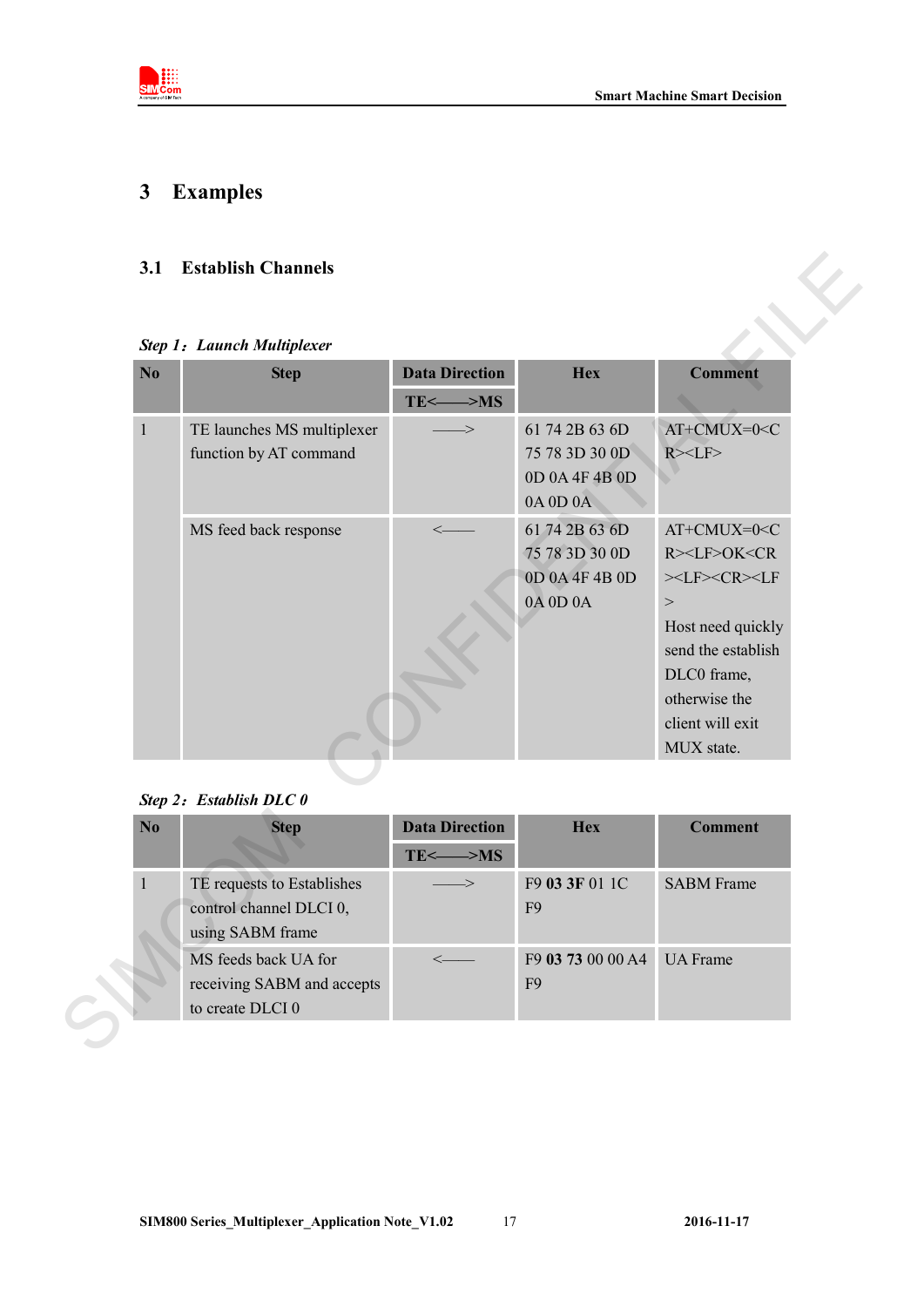

## *Step3*:*Establish DLC 1*,*2*

| No             | <b>Step</b>                                                                             | <b>Data Direction</b>          | <b>Hex</b>                                | <b>Comment</b> |
|----------------|-----------------------------------------------------------------------------------------|--------------------------------|-------------------------------------------|----------------|
|                |                                                                                         | $TE \leq$ $\Longrightarrow$ MS |                                           |                |
| $\mathbf{1}$   | TE requests to establish<br>DLCI1 using SABM frame                                      | $\Longrightarrow$              | F9 07 3F 01 DE F9                         |                |
|                | MS feeds back UA for<br>receiving SABM and accepts<br>to create DLCI 1                  | $\leftarrow$                   | F9 07 73 00 00 D7 F9                      |                |
| $\overline{2}$ | TE sends MSC message<br>frames                                                          | ->                             | F9 01 EF 0B E3 07 07<br>0D 01 79 F9       |                |
|                | back<br><b>MSC</b><br>feeds<br><b>MS</b><br>response                                    | $\leftarrow$                   | F9 01 EF 0A 00 E1 05<br>07 0D 01 96 F9    |                |
| $\overline{3}$ | TE requests to establish<br>DLCI2 using SABM frame                                      | $\Rightarrow$                  | F9 0B 3F 01 59 F9                         |                |
|                | MS feeds back UA for<br>receiving SABM and accepts<br>to create DLCI 2                  |                                | F9 0B 73 00 00 42 F9                      |                |
|                | TE sends MSC message<br>frames                                                          |                                | F9 01 EF 0B E3 07 0B<br>0D 01 79 F9       |                |
|                | <b>MSC</b><br>feeds<br>back<br><b>MS</b><br>response                                    |                                | F9 01 EF 0A 00 E1 05<br>07 0B 0D 01 96 F9 |                |
| $\overline{4}$ | Establishment of DLC 3, 4<br>are the same as above                                      |                                |                                           |                |
| 5              | By now, 4 channels have<br>come into existence.<br>Multiplexer can work<br>normally     |                                |                                           |                |
| Note:          |                                                                                         |                                |                                           |                |
|                | This SABM is transmitted in order to determine whether MS is using Standard or Embedded |                                |                                           |                |
| Multiplexer.   |                                                                                         |                                |                                           |                |
|                | 1) MS is using Standard Multiplexer if responds with DM frame;                          |                                |                                           |                |
|                | 2) MS is using Embedded Multiplexer if responds with UA frame                           |                                |                                           |                |
|                | <b>Here is Standard Multiplexer.</b>                                                    |                                |                                           |                |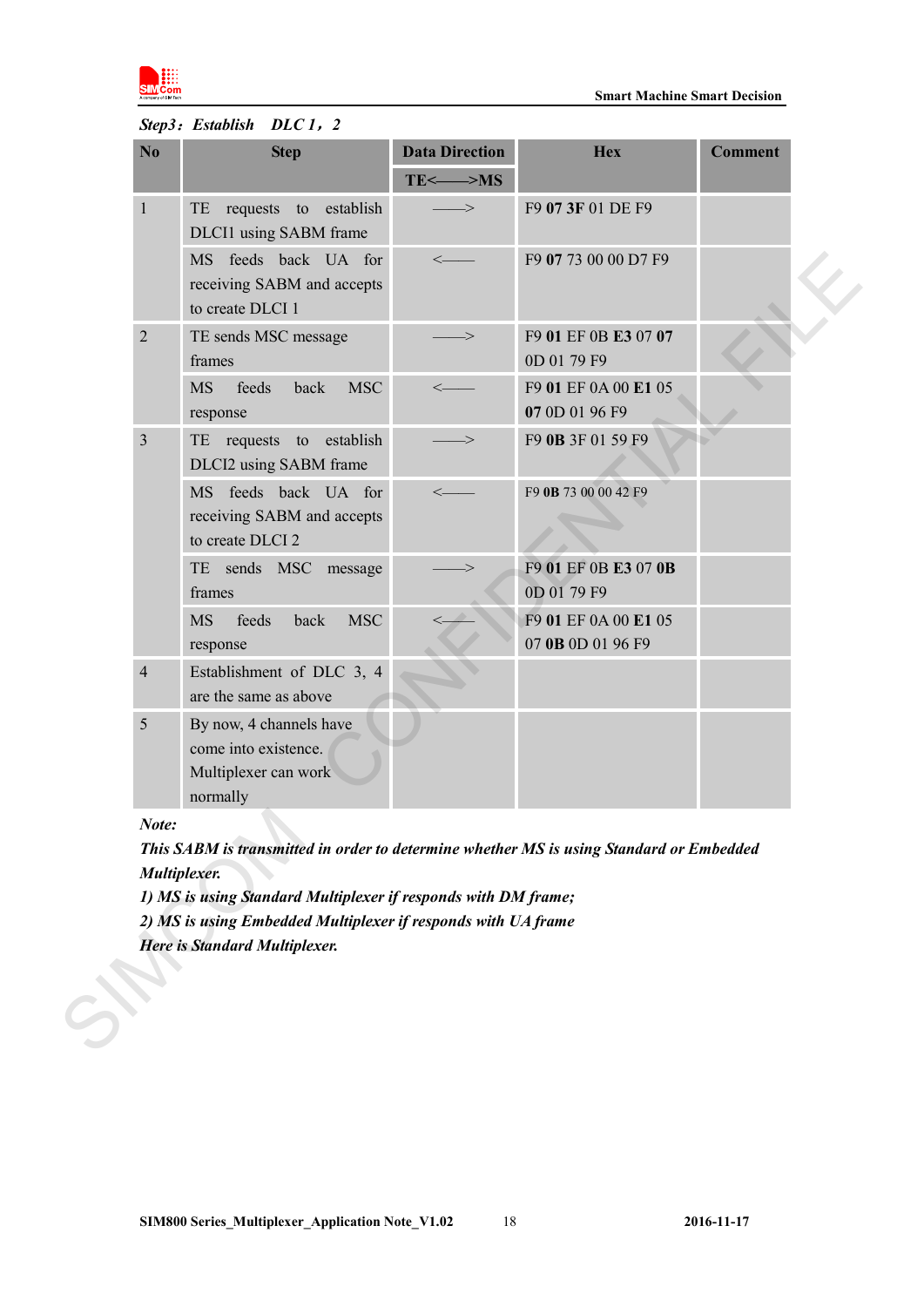

#### <span id="page-18-0"></span>**3.2 Frame Transmission**

After establishment of control channel and data channels, TE and MS can transmit data through UIH frames between each other.

| N <sub>o</sub>      | <b>Step</b>                                                 | <b>Data Direction</b>                                   |                | <b>Hex</b>                                                                                                                                               |                | <b>Comment</b>     |
|---------------------|-------------------------------------------------------------|---------------------------------------------------------|----------------|----------------------------------------------------------------------------------------------------------------------------------------------------------|----------------|--------------------|
|                     |                                                             | $TE \leq$ $\Longrightarrow$ MS                          |                |                                                                                                                                                          |                |                    |
| $\mathbf{1}$        | TE sends AT<br>command<br>"ATI <cr>"<br/>through DLC 1</cr> | $\mathbb{R}$                                            |                | F9 05 EF 09 41 54 49 0D 58 F9                                                                                                                            |                | <b>UIH</b> Frame   |
|                     | MS feeds back<br>through DLC 1                              | $\leftarrow$                                            |                | F9 05 EF 08 00 41 54 49 0B 3F F9<br>F9 05 EF 20 00 0D 0A 53 49 4D 39<br>30 30 20 52 31 31 2E 30 0D 0A FF<br>F9 F9 05 EF 0C 00 0D 0A 4F 4B<br>0D 0A 4A F9 |                | <b>UIH</b> Frame   |
| $\overline{2}$      | TE sends AT<br>command<br>"AT <cr>"<br/>through DLC 2"</cr> | $\Rightarrow$                                           |                | F9 09 EF 07 41 54 0D 35 F9                                                                                                                               |                | <b>UIH</b> Frame   |
|                     | MS feeds back<br>through DLC 2                              |                                                         | F <sub>9</sub> | F9 09 EF 06 00 61 74 0D EF F9 F9<br>09 EF 0C 00 0D 0A 4F 4B 0D 0A DF                                                                                     |                | <b>UIH</b> Frame   |
| $\overline{3}$      | DLC 3, 4 are<br>same as above                               |                                                         |                |                                                                                                                                                          |                |                    |
|                     |                                                             |                                                         |                |                                                                                                                                                          |                |                    |
| 3.3                 | <b>Power Saving Mode and Wake Up</b>                        |                                                         |                |                                                                                                                                                          |                |                    |
| <b>Power saving</b> |                                                             |                                                         |                |                                                                                                                                                          |                |                    |
| N <sub>0</sub>      | <b>Step</b>                                                 | <b>Data Direction</b><br>$TE \leq$ $\Longrightarrow$ MS |                | <b>Hex</b>                                                                                                                                               | <b>Comment</b> |                    |
|                     | TE sends PSC message<br>through DLC 0                       |                                                         | ->             | F9 03 EF 05 43 01 F2<br>F <sub>9</sub>                                                                                                                   | Frame          | <b>PSC Command</b> |
|                     |                                                             |                                                         |                |                                                                                                                                                          |                |                    |

## <span id="page-18-1"></span>**3.3 Power Saving Mode and Wake Up**

#### **Power saving**

| N <sub>0</sub> | <b>Step</b>            | <b>Data Direction</b>          | <b>Hex</b>           | <b>Comment</b>      |
|----------------|------------------------|--------------------------------|----------------------|---------------------|
|                |                        | $TE \leq$ $\Longrightarrow$ MS |                      |                     |
|                | TE sends PSC message   | $\implies$                     | F9 03 EF 05 43 01 F2 | <b>PSC Command</b>  |
|                | through DLC 0          |                                | F <sub>9</sub>       | Frame               |
|                | MS feeds back PSC      |                                | F9 03 EF 05 41 01 F2 | <b>PSC</b> Response |
|                | message through DLC 0  |                                | F <sub>9</sub>       | Frame               |
|                | MS enters power saving |                                |                      | <b>Note</b>         |
|                | mode                   |                                |                      |                     |

*Note:Power Saving Mode could be launched after AT+CSCLK=1 and then set DTR high.*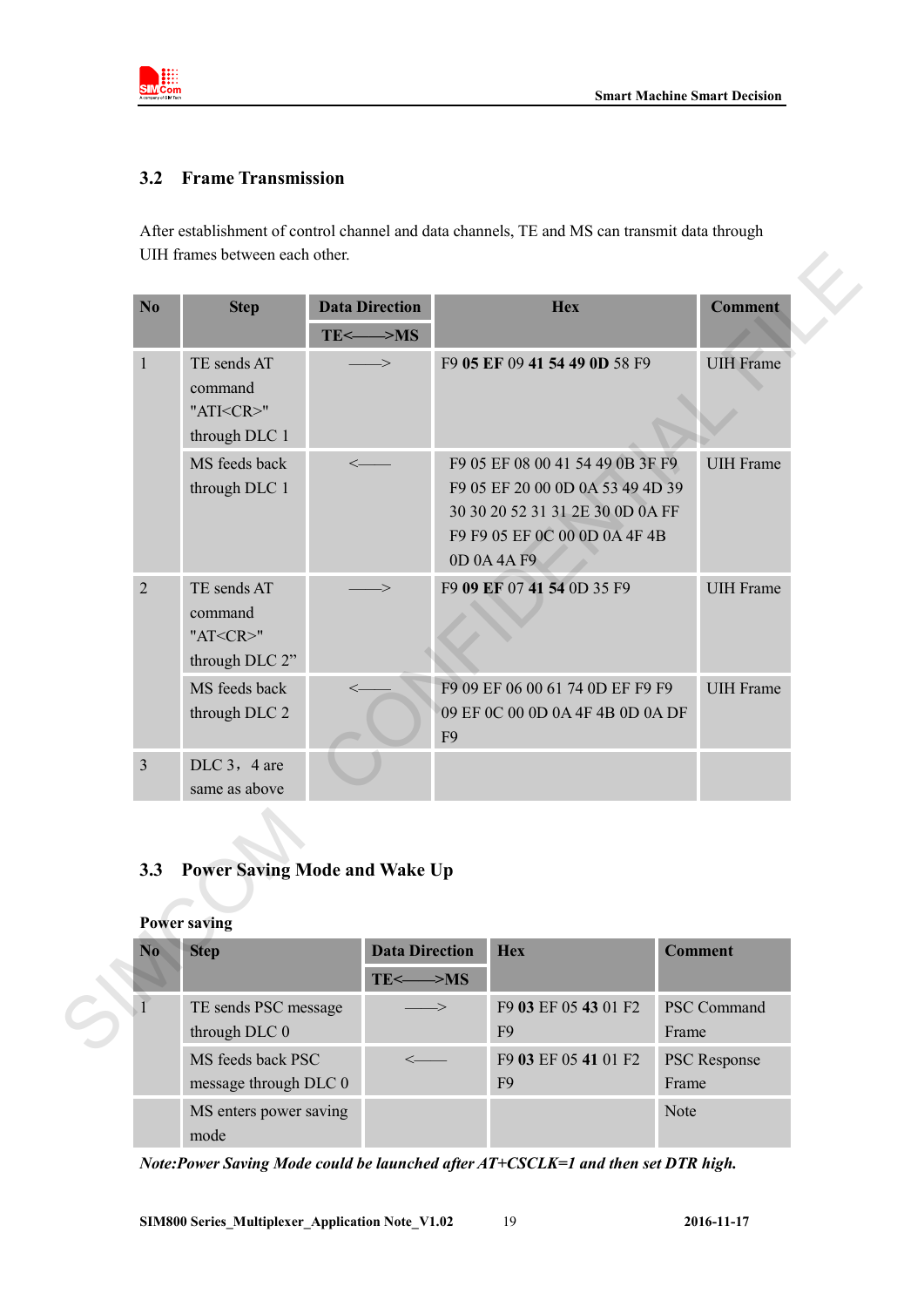



# **Wake up**

Set DTR low

## <span id="page-19-0"></span>**3.4 Flow Control**

| N <sub>0</sub> | <b>Step</b>                                                                                                                                   | <b>Data Direction</b>          | <b>Hex</b>                                         | <b>Comment</b> |
|----------------|-----------------------------------------------------------------------------------------------------------------------------------------------|--------------------------------|----------------------------------------------------|----------------|
|                |                                                                                                                                               | $TE \leq$ $\Longrightarrow$ MS |                                                    |                |
| 1              | MS sends MSC message with FC bit set<br>to $1$<br>through control channel DLC 0 to<br>indicate<br>refusing to accept anything on DLC 1        | $\leftarrow$                   | F9 01 EF 0B E3<br>07 07 8F 01 79<br>F <sub>9</sub> |                |
| $\overline{2}$ | MS sends MSC message with FC bit set<br>$\circ$ 0<br>through control channel DLC 0 to<br>indicate<br>recovery of DLC 1 data transmission      |                                | F9 01 EF 0B E3<br>07 07 8D 01 79<br>F <sub>9</sub> |                |
| $\mathfrak{Z}$ | TE sends MSC message with FC bit set<br>$\frac{1}{2}$<br>through control channel DLC 0 to<br>indicate<br>refusing to accept anything on DLC 1 |                                | F9 01 EF 0B E3<br>07 07 8F 01 79<br>F <sub>9</sub> |                |
| $\overline{4}$ | TE sends MSC message with FC bit set<br>$\circ$ 0<br>through control channel DLC 0 to<br>indicate<br>recovery of DLC 1 data transmission      |                                | F9 01 EF 0B E3<br>07 07 8D 01 79<br>F <sub>9</sub> |                |
| 5              | TE sends FCoff message through DLC<br>$\overline{0}$<br>to indicate refusing to accept anything<br>on all<br>DLC except DLC 0                 |                                | F9 01 EF 05 63<br>01 93 F9                         |                |
| 6              | TE sends FCon message through DLC<br>$\theta$<br>to indicate recovery of data<br>transmission                                                 |                                | F9 01 EF 05 A3<br>01 93 F9                         |                |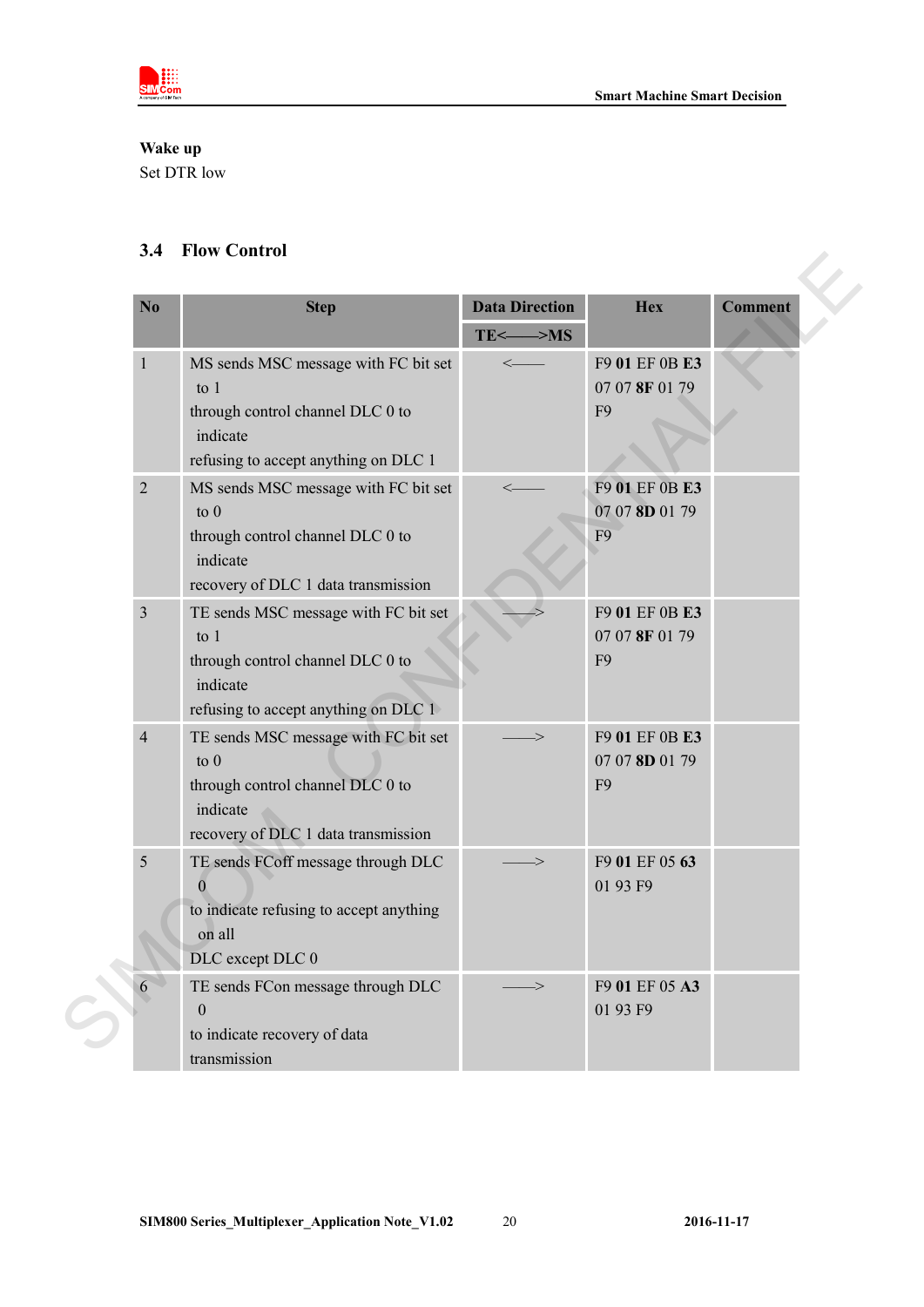

## <span id="page-20-0"></span>**3.5 Dealing with the Wrong Frame**

After successful establishment of data channels, Data transmission between TE and MS is normal.

| $\bf N_0$      | <b>Step</b>                                                               | <b>Data Direction</b>          | <b>Hex</b>                                                           | <b>Comment</b> |
|----------------|---------------------------------------------------------------------------|--------------------------------|----------------------------------------------------------------------|----------------|
|                |                                                                           | $TE \leq$ $\Longrightarrow$ MS |                                                                      |                |
|                | TE sends hex value 0xF1                                                   | —>                             |                                                                      | <b>Note</b>    |
| $\overline{2}$ | TE tests AT command<br>transmission through DLC 1<br>after re-sync        |                                | F9 05 EF 07 41 54 0D<br>06F9                                         |                |
|                | MS feeds back response and<br>synchronization has been<br>reset to normal |                                | F9 05 EF 07 41 54 0D<br>67 F9 F9 25 EF 0D 0D<br>0A 4F 4B 0D 0A 8A F9 |                |

| $\mathbf{1}$   | TE sends hex value 0xF1                                                                                                                                                                                                                                                                                                                                                                                                     | $\Rightarrow$                                      | F1                                                                   | Note           |
|----------------|-----------------------------------------------------------------------------------------------------------------------------------------------------------------------------------------------------------------------------------------------------------------------------------------------------------------------------------------------------------------------------------------------------------------------------|----------------------------------------------------|----------------------------------------------------------------------|----------------|
| 2              | TE tests AT command<br>transmission through DLC 1<br>after re-sync                                                                                                                                                                                                                                                                                                                                                          | $\gt$                                              | F9 05 EF 07 41 54 0D<br>06 F9                                        |                |
|                | MS feeds back response and<br>synchronization has been<br>reset to normal                                                                                                                                                                                                                                                                                                                                                   |                                                    | F9 05 EF 07 41 54 0D<br>67 F9 F9 25 EF 0D 0D<br>0A 4F 4B 0D 0A 8A F9 |                |
| Note:<br>3.6   | 1: Sending illegal hex byte will lead MS to receive a wrong frame.<br>2: When receiving illegal hex byte between frames, MS will just throw it away automatically<br>and waiting for the next frame. If next Frame is legal, the Multiplexer will handle it, and MS<br>will give you a right response; If not, the Multiplexer will still throw it away and wait for the<br>next frame.<br><b>Closing Down Multiplexers</b> |                                                    |                                                                      |                |
| N <sub>o</sub> | <b>Step</b>                                                                                                                                                                                                                                                                                                                                                                                                                 | <b>Data Direction</b><br>$TE < \longrightarrow MS$ | <b>Hex</b>                                                           | <b>Comment</b> |
| $\mathbf{1}$   | TE sends DISC frame to request<br>closing down DLC 1                                                                                                                                                                                                                                                                                                                                                                        |                                                    | F9 07 53 01 3f F9                                                    |                |
|                | MS feeds back UA frame to<br>accept                                                                                                                                                                                                                                                                                                                                                                                         |                                                    | F9 07 73 00 00 D7 F9                                                 |                |
| $\overline{2}$ | TE sends DISC frame to request<br>closing down DLC 2                                                                                                                                                                                                                                                                                                                                                                        |                                                    | F9 0b 53 01 B8 F9                                                    |                |
|                | MS feeds back UA frame to<br>accept                                                                                                                                                                                                                                                                                                                                                                                         |                                                    | F9 0b 73 00 00 42 F9                                                 |                |
| $\overline{3}$ | TE sends DISC frame to request<br>closing down DLC 3                                                                                                                                                                                                                                                                                                                                                                        |                                                    | F9 0f 53 01 3f F9                                                    |                |
|                | MS feeds back UA frame to<br>accept                                                                                                                                                                                                                                                                                                                                                                                         | $\leftarrow$                                       | F9 0f 73 00 00 31 F9                                                 |                |
| $\overline{4}$ | TE sends DISC frame to request<br>closing down DLC 4                                                                                                                                                                                                                                                                                                                                                                        |                                                    | F9 13 53 01 3f F9                                                    |                |
|                | MS feeds back UA frame to<br>accept                                                                                                                                                                                                                                                                                                                                                                                         |                                                    | F9 13 73 00 00 A9 F9                                                 |                |
|                |                                                                                                                                                                                                                                                                                                                                                                                                                             |                                                    |                                                                      |                |

## <span id="page-20-1"></span>**3.6 Closing Down Multiplexers**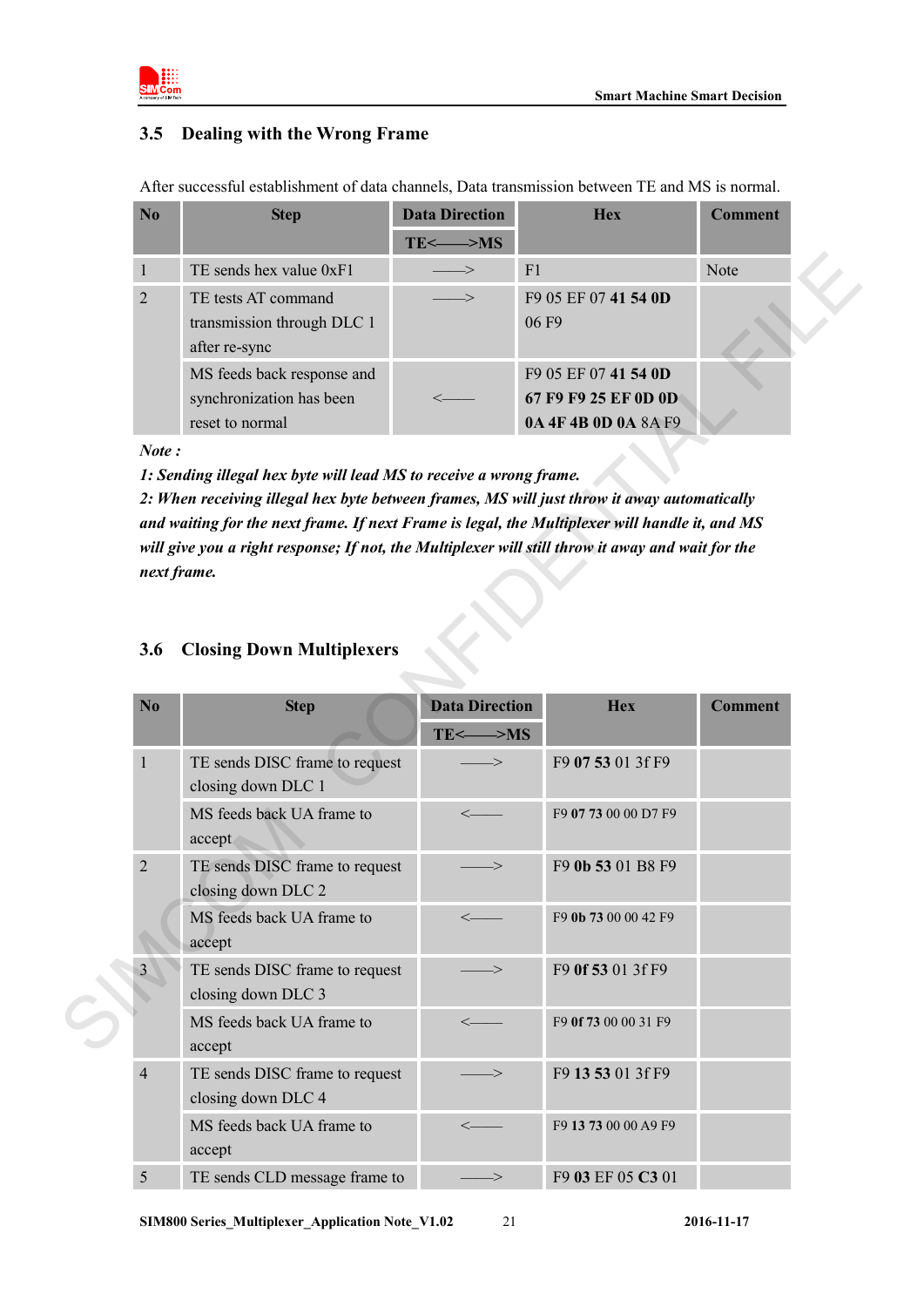

|            | request closing down multiplexer<br>through DLC ${\bf 0}$ |              | ${\rm F2}$ ${\rm F9}$         |  |
|------------|-----------------------------------------------------------|--------------|-------------------------------|--|
|            | MS feeds back CLD response to<br>accept                   | $\leftarrow$ | F9 01 EF 04 00 C1 01<br>D3 F9 |  |
| $\sqrt{6}$ | By now, closing down procedure<br>is over                 |              |                               |  |
|            |                                                           |              |                               |  |
|            |                                                           |              |                               |  |
|            |                                                           |              |                               |  |
|            |                                                           |              |                               |  |
|            |                                                           |              |                               |  |
|            |                                                           |              |                               |  |
|            |                                                           |              |                               |  |
|            |                                                           |              |                               |  |
|            |                                                           |              |                               |  |
|            |                                                           |              |                               |  |
|            |                                                           |              |                               |  |
|            | SHOWN                                                     |              |                               |  |
|            |                                                           |              |                               |  |
|            |                                                           |              |                               |  |
|            |                                                           |              |                               |  |
|            |                                                           |              |                               |  |
|            |                                                           |              |                               |  |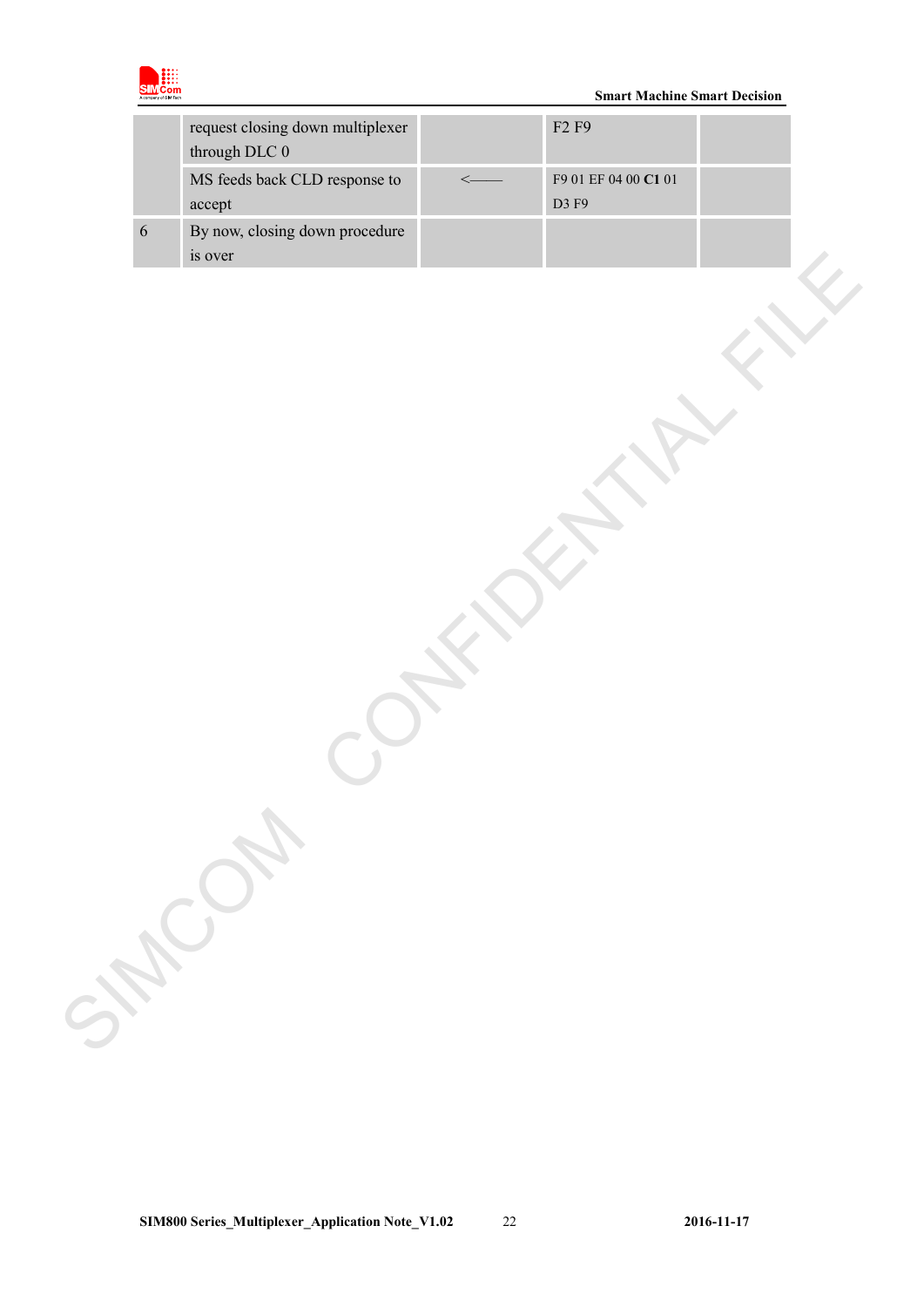

# <span id="page-22-0"></span>**Appendix**

## <span id="page-22-1"></span>**A Related Documents**

| <b>SN</b>         | Document name                                            | <b>Remark</b> |
|-------------------|----------------------------------------------------------|---------------|
| $\lceil 1 \rceil$ | SIM800 Series AT Command Manual                          |               |
| $[2]$             | Digital cellular telecommunications system (Phase $2+$ ) |               |
| $\lceil 3 \rceil$ | Terminal<br>Station<br>Equipment<br>Mobile<br>to         |               |
|                   | (TE-MS) multiplexer protocol (GSM 07.10 version 7.1.0)   |               |
|                   | Release 1998)                                            |               |

## <span id="page-22-2"></span>**B Terms and Abbreviations**

| <b>SN</b>         |                           | <b>Document name</b>                                                                               | <b>Remark</b> |  |  |  |
|-------------------|---------------------------|----------------------------------------------------------------------------------------------------|---------------|--|--|--|
| $\lceil 1 \rceil$ |                           | SIM800 Series AT Command Manual                                                                    |               |  |  |  |
| $\lceil 2 \rceil$ |                           | Digital cellular telecommunications system (Phase 2+)                                              |               |  |  |  |
| $[3]$             | Terminal<br>Release 1998) | Equipment<br>Mobile<br>to<br><b>Station</b><br>(TE-MS)multiplexer protocol(GSM 07.10 version 7.1.0 |               |  |  |  |
| B                 |                           | <b>Terms and Abbreviations</b>                                                                     |               |  |  |  |
|                   | <b>Abbreviation</b>       | <b>Description</b>                                                                                 |               |  |  |  |
| <b>DLC</b>        |                           | Data Link Connection                                                                               |               |  |  |  |
| <b>DLCI</b>       |                           | Data Link Connection Identifier                                                                    |               |  |  |  |
| <b>RLS</b>        |                           | Remote Line Status Command                                                                         |               |  |  |  |
| <b>SABM</b>       |                           | Set Asynchronous Balanced Mode                                                                     |               |  |  |  |
| <b>UA</b>         |                           | Unnumbered Acknowledgement                                                                         |               |  |  |  |
| <b>DM</b>         |                           | Disconnected Mode                                                                                  |               |  |  |  |
| <b>DISC</b>       |                           | Disconnect (DISC) command                                                                          |               |  |  |  |
| <b>UIH</b>        |                           | Unnumbered information with header check (UIH) command and response                                |               |  |  |  |
| UI                |                           | Unnumbered Information command and response                                                        |               |  |  |  |
| <b>PSC</b>        |                           | <b>Power Saving Control</b>                                                                        |               |  |  |  |
| <b>CLD</b>        |                           | Multiplexer Close Down                                                                             |               |  |  |  |
| <b>MSC</b>        |                           | Modem Status Command                                                                               |               |  |  |  |
| TE                |                           | <b>Terminal Equipment</b>                                                                          |               |  |  |  |
| <b>MS</b>         |                           | <b>Mobile Station</b>                                                                              |               |  |  |  |
| FC                |                           | <b>Flow Control</b>                                                                                |               |  |  |  |
| <b>RTC</b>        |                           | Ready To Communicate                                                                               |               |  |  |  |
| <b>RTR</b>        |                           | Ready To Receive                                                                                   |               |  |  |  |
| IC                |                           | Incoming Call Indicator                                                                            |               |  |  |  |
| <b>DV</b>         |                           | Data Valid                                                                                         |               |  |  |  |
| PN                |                           | <b>Parameter Negotiation</b>                                                                       |               |  |  |  |
| FCon              |                           | Flow Control On Command                                                                            |               |  |  |  |
| ${\rm FCoff}$     |                           | Flow Control Off Command                                                                           |               |  |  |  |
| <b>NSC</b>        |                           | Non Support Command                                                                                |               |  |  |  |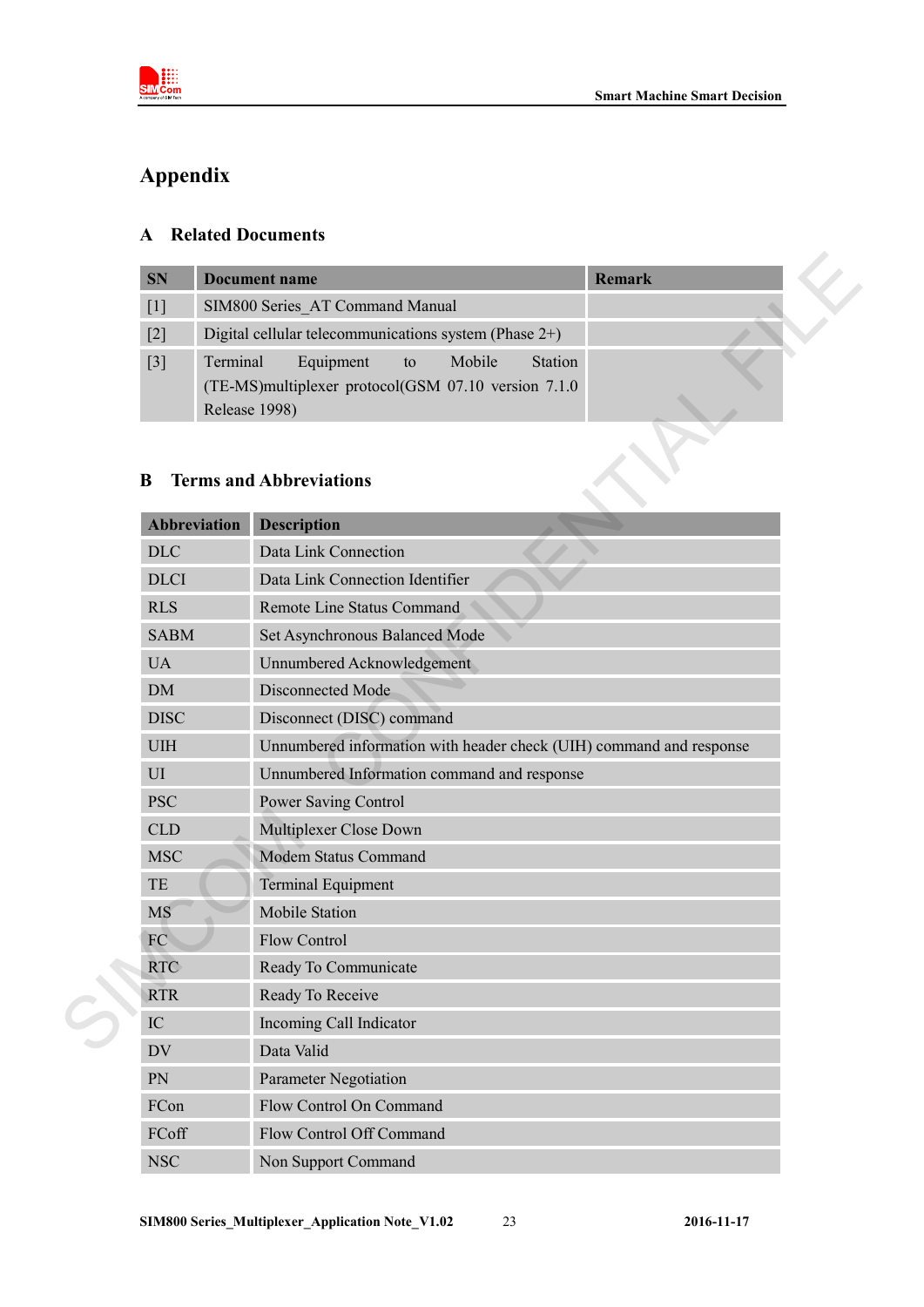

| $\ensuremath{\mathsf{RPN}}$ | Remote Port Negotiation     |
|-----------------------------|-----------------------------|
| $\mathbf{RLS}$              | Remote Line Status Command  |
| ${\rm SNC}$                 | Service Negotiation Command |
| $\ensuremath{\mathsf{TE}}$  | Terminal Equipment          |
| MS                          | Mobile Station              |
| June 24                     |                             |